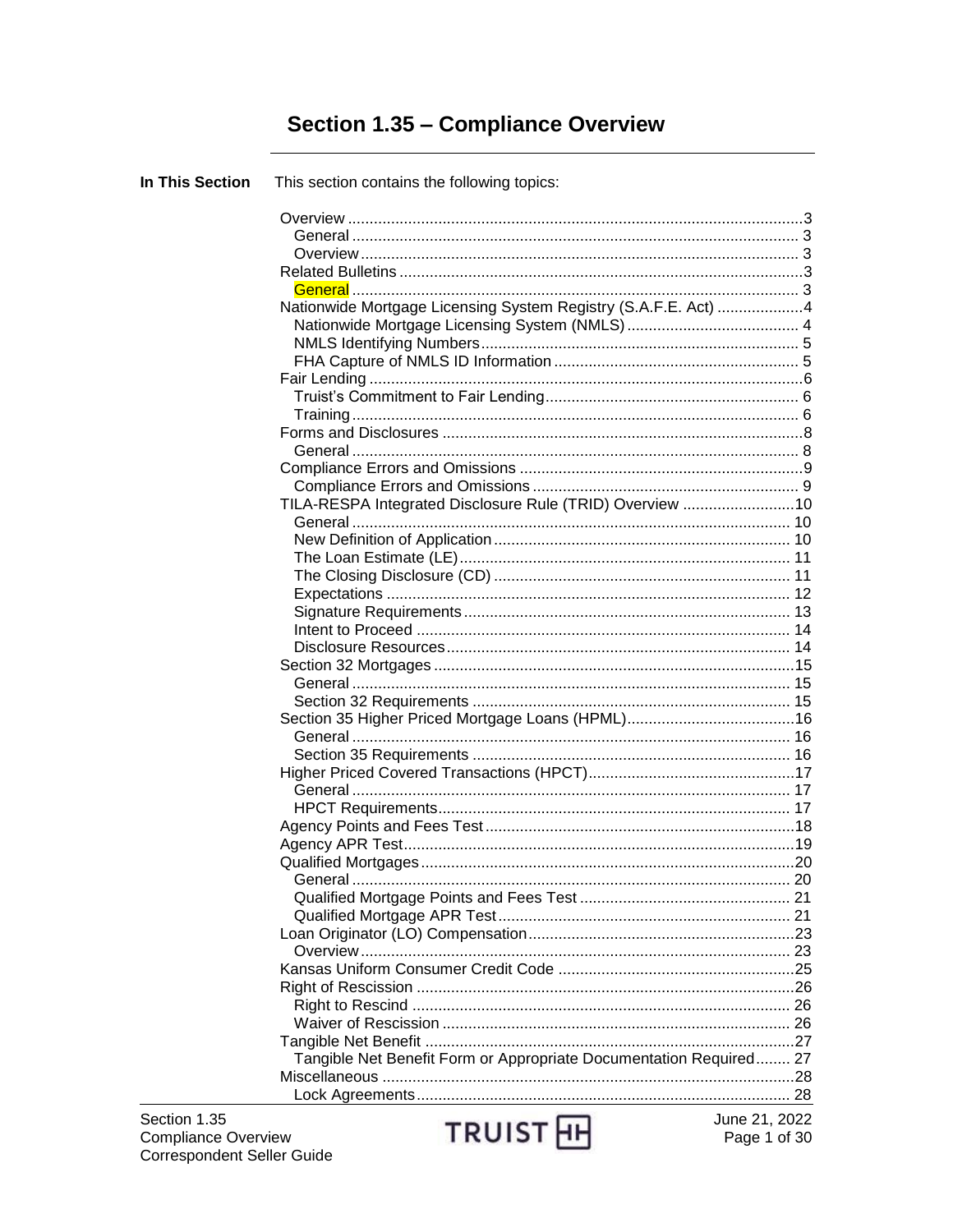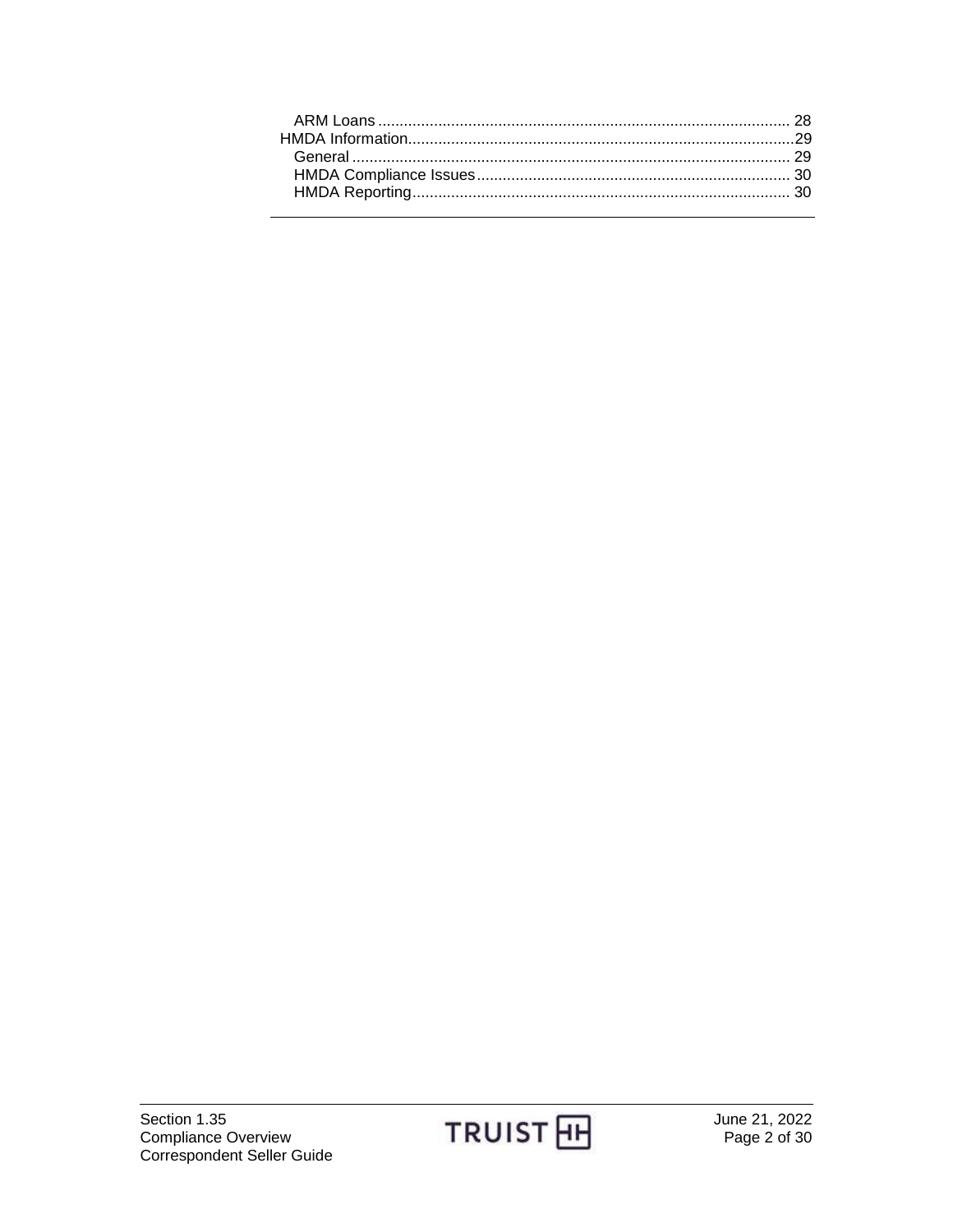<span id="page-2-2"></span><span id="page-2-1"></span><span id="page-2-0"></span>

| General         | The information and topics contained within this sellers guide is not be<br>deemed to constitute the provision of legal advice by Truist.<br>Correspondent lenders are advised to consult with their legal<br>counsel or compliance managers for additional information,<br>interpretation and/or requirements related following topics.                                                                                                                                                                                  |
|-----------------|---------------------------------------------------------------------------------------------------------------------------------------------------------------------------------------------------------------------------------------------------------------------------------------------------------------------------------------------------------------------------------------------------------------------------------------------------------------------------------------------------------------------------|
| <b>Overview</b> | Truist remains committed to full compliance with all applicable laws – at<br>both the federal and state level.                                                                                                                                                                                                                                                                                                                                                                                                            |
|                 | Truist views compliance with all applicable laws as an integral part of our<br>business arrangement. In particular, the Correspondent Loan Purchase<br>Agreement makes it clear that as our business partner, you will "comply<br>with all applicable federal and state laws, rules and regulations." Such<br>requirements include, but are not limited to many practices that are<br>proscribed or required by the Fair Housing Act, the Equal Credit<br>Opportunity Act, and the Real Estate Settlement Procedures Act. |
|                 | We encourage you to take this opportunity to review your compliance with<br>all applicable laws, with a special focus on some of the newer regulations.                                                                                                                                                                                                                                                                                                                                                                   |
|                 | Ultimately, it is the Correspondent Lender's responsibility to ensure full<br>compliance with all applicable laws, as required by our Agreement.                                                                                                                                                                                                                                                                                                                                                                          |

### <span id="page-2-3"></span>**Related Bulletins**

<span id="page-2-4"></span>**General** Related bulletins are provided below in PDF format. To view the list of published bulletins, select the applicable year below.

- $\bullet$  [2022](http://www.truistsellerguide.com/manual/cor/bulletins/related%20bulletins/2022/CSTMCompliance2022.pdf)
- $2021$  $2021$
- [2020](http://www.truistsellerguide.com/manual/cor/bulletins/related%20bulletins/2020/CSTMCompliance2020.pdf)
- [2019](http://www.truistsellerguide.com/manual/cor/bulletins/related%20bulletins/2020/CSTMCompliance2020.pdf)

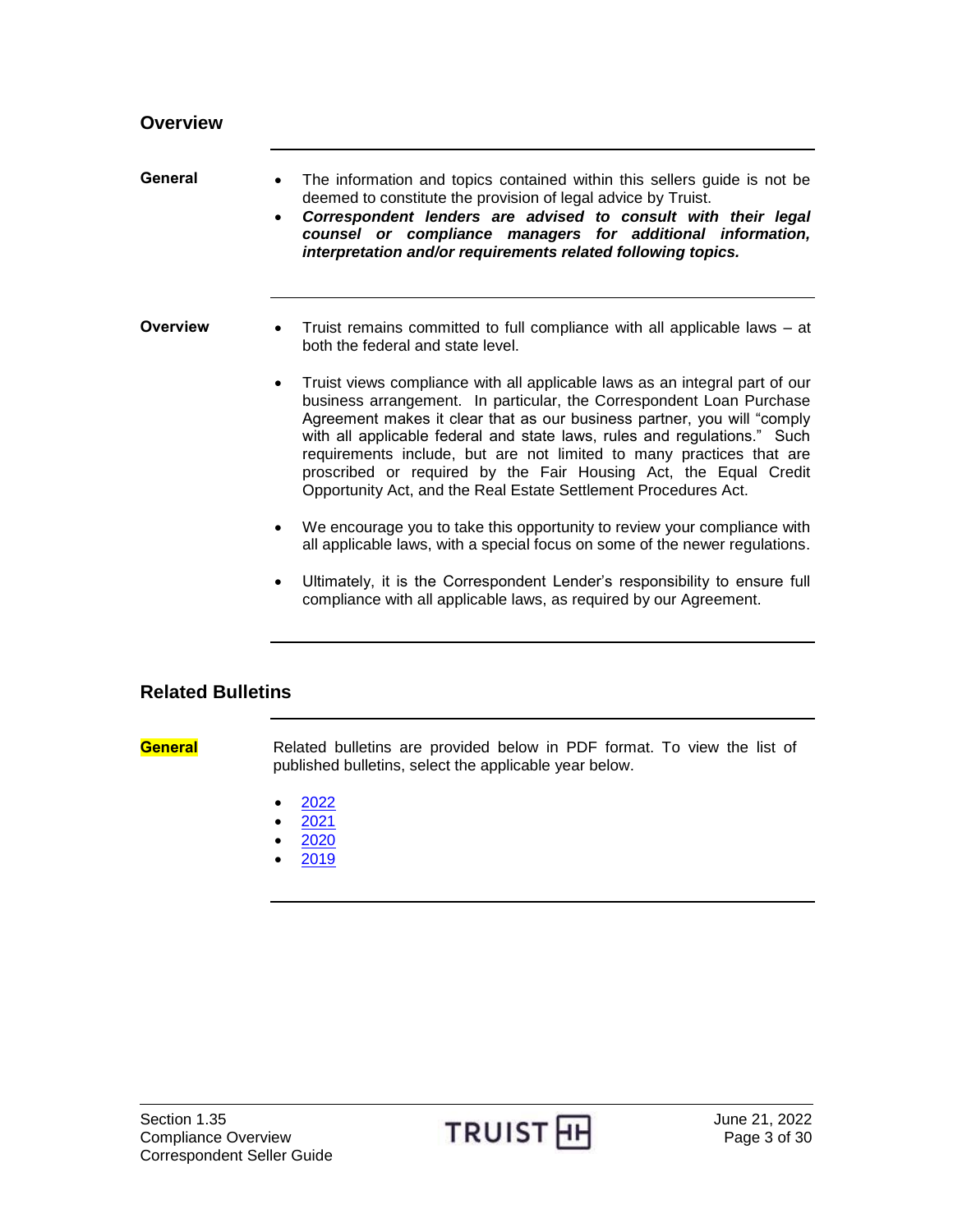## <span id="page-3-0"></span>**Nationwide Mortgage Licensing System Registry (S.A.F.E. Act)**

<span id="page-3-1"></span>

| <b>Nationwide</b><br><b>Mortgage</b><br>Licensing<br><b>System (NMLS)</b> | As part of the Secure and Fair Enforcement for Mortgage Licensing Act of<br>2008 (the S.A.F.E. Act), Truist requires Correspondent Lenders to<br>represent and warrant the following:<br>Truist requires its Correspondent Lenders to comply with the<br>applicable laws, rules, and regulations enacted pursuant to the<br>S.A.F.E. Act to which the Correspondent Lender is subject.<br>Truist requires the Company and Mortgage Loan Originator unique<br>$\bullet$<br>identifier numbers issued by the NMLS on all loans submitted to Truist<br>for purchase.<br>The Mortgage Loan Originators employed by the Correspondent<br>$\bullet$<br>Lender are either federally registered pursuant to the requirements of<br>the federal S.A.F.E. Act or are state-licensed in each state jurisdiction<br>in which the Mortgage Loan Originator is taking mortgage loan<br>applications.<br>The Correspondent Lender certifies to the following"<br>$\bullet$<br>1. Your Company has written policies and procedures to ensure<br>compliance with all applicable federal and state laws, rules, and<br>regulations implemented pursuant to the S.A.F.E. Act.<br>2. Your company has a process in place that ensures that the<br>Mortgage Loan Originators employed by your Company are<br>properly state-licensed or federally registered prior to acting as a<br>Mortgage Loan Originator as defined in the S.A.F.E. Act and<br>applicable state laws.<br>The Mortgage Loan Originator NMLS unique identifier number<br>3. |
|---------------------------------------------------------------------------|---------------------------------------------------------------------------------------------------------------------------------------------------------------------------------------------------------------------------------------------------------------------------------------------------------------------------------------------------------------------------------------------------------------------------------------------------------------------------------------------------------------------------------------------------------------------------------------------------------------------------------------------------------------------------------------------------------------------------------------------------------------------------------------------------------------------------------------------------------------------------------------------------------------------------------------------------------------------------------------------------------------------------------------------------------------------------------------------------------------------------------------------------------------------------------------------------------------------------------------------------------------------------------------------------------------------------------------------------------------------------------------------------------------------------------------------------------------------------------------------------------------------------|
|                                                                           | must be displayed on the credit application (1003), Note (or loan<br>contract), and Security Instrument. These documents must be<br>forwarded to Truist as required by applicable State or Federal law.                                                                                                                                                                                                                                                                                                                                                                                                                                                                                                                                                                                                                                                                                                                                                                                                                                                                                                                                                                                                                                                                                                                                                                                                                                                                                                                   |
|                                                                           | 4. Your Company has a policy to terminate its NMLS Sponsorship of<br>a Loan Originator that leaves your Company.<br>Your Company has a process or a procedure that informs<br>5.                                                                                                                                                                                                                                                                                                                                                                                                                                                                                                                                                                                                                                                                                                                                                                                                                                                                                                                                                                                                                                                                                                                                                                                                                                                                                                                                          |
|                                                                           | Mortgage Loan Originators employed by your Company of the<br>Federal registration and state licensing requirement and instructs<br>them on how to comply with the applicable requirements.                                                                                                                                                                                                                                                                                                                                                                                                                                                                                                                                                                                                                                                                                                                                                                                                                                                                                                                                                                                                                                                                                                                                                                                                                                                                                                                                |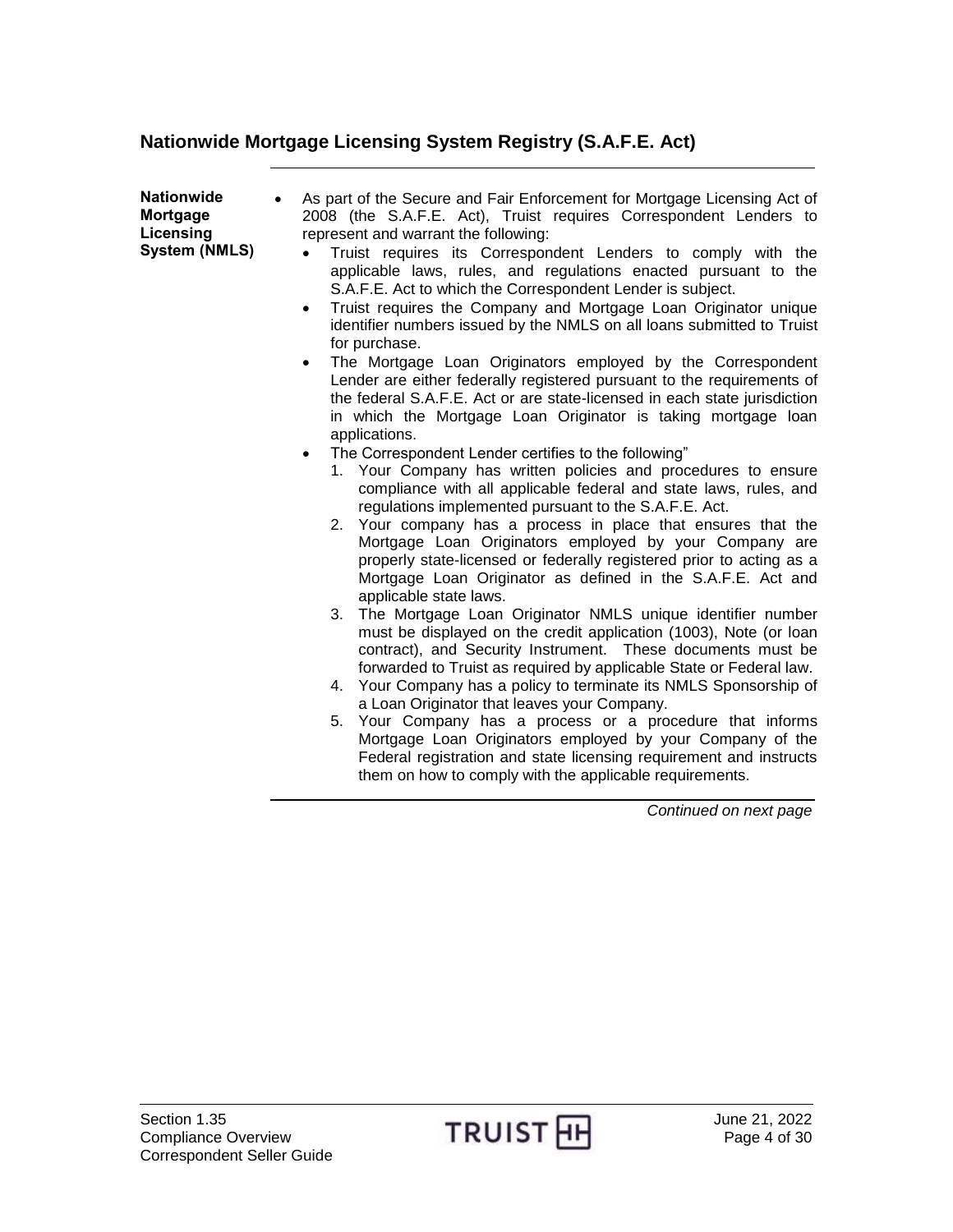## **Nationwide Mortgage Licensing System Registry (S.A.F.E. Act),** Continued

<span id="page-4-0"></span>

| <b>Nationwide</b><br>Mortgage<br>Licensing<br><b>System</b><br>(NMLS),<br>(continued) | The Underwriting and Closed loan packages do not require the NMLS<br>printout.<br>Loans that do not contain the required information, or contain inaccurate<br>$\bullet$<br>information, are not eligible for sale to Truist.<br>Mortgagee Letter (ML) 2011-04 requires lenders to provide, the NMLS<br>$\bullet$<br>unique Loan Originator Identifier number and Loan Origination Company<br>Identifier number for all FHA loan transactions.                                                                                                                                                                                                                                                                                                                                                                                                                                                                                                                                                                                                          |
|---------------------------------------------------------------------------------------|---------------------------------------------------------------------------------------------------------------------------------------------------------------------------------------------------------------------------------------------------------------------------------------------------------------------------------------------------------------------------------------------------------------------------------------------------------------------------------------------------------------------------------------------------------------------------------------------------------------------------------------------------------------------------------------------------------------------------------------------------------------------------------------------------------------------------------------------------------------------------------------------------------------------------------------------------------------------------------------------------------------------------------------------------------|
| <b>NMLS</b><br>Identifying<br><b>Numbers</b>                                          | Truist requires the NMLS Loan Originator Identifier number and Loan<br>Origination Company Identifier number for all loans purchased from all<br>lenders, if applicable.<br>The NMLS Identifier numbers cannot:<br>$\bullet$<br>Be a Branch ID<br>$\bullet$<br>Include letters or special characters<br>$\bullet$<br>Consist of Social Security Numbers, phone numbers, state license<br>$\bullet$<br>numbers, or the Lender's Sponsor code<br>Be shorter than four or longer than twelve digits<br>$\bullet$<br>Include leading zeros at the beginning of a number that do not factor<br>$\bullet$<br>into the total number of digits<br>Be the same for both the individual ID and the Company ID.<br>$\bullet$<br>The Loan Originator Company ID is always different from the Loan<br>$\bullet$<br>Originator Individual ID.<br>Be manually corrected on the credit application (1003), Note (or loan<br>$\bullet$<br>contract), and Security Instrument (no scratch out of incorrect<br>information or hand written correction of the information). |
| <b>FHA Capture of</b><br><b>NMLS ID</b><br><b>Information</b>                         | FHA-approved mortgagees and their employees must comply with the<br>$\bullet$<br>NMLS registration requirements of the states and entities with jurisdiction<br>over their activities, and they must register in accordance with the<br>guidelines set forth by the NMLS.<br>The following information must be entered in FHA Connection:<br>$\bullet$<br>The loan officer's first and last name, and<br>The loan officer's NMLS Identifier number, if registered in NMLS.                                                                                                                                                                                                                                                                                                                                                                                                                                                                                                                                                                              |

<span id="page-4-1"></span>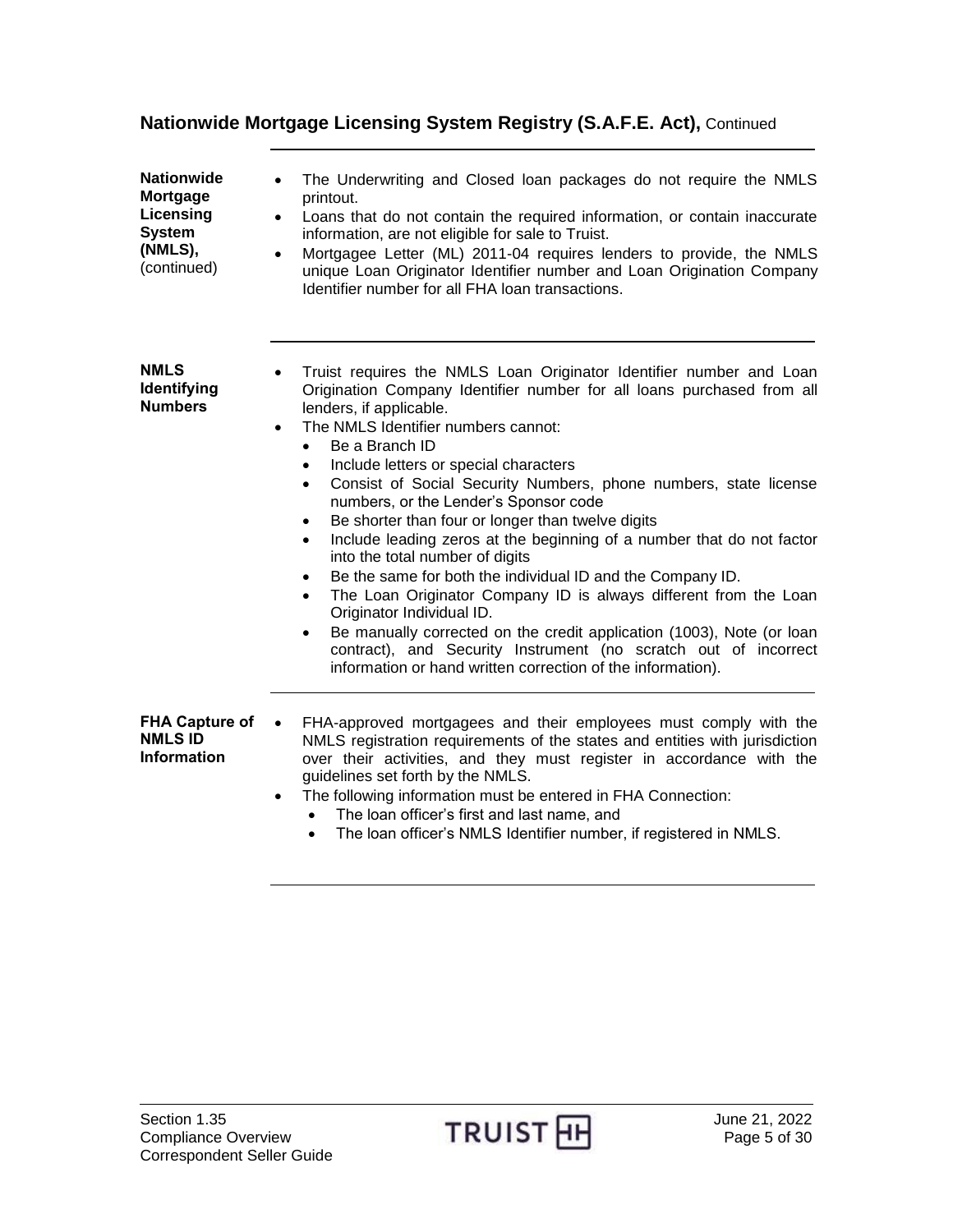# <span id="page-5-0"></span>**Fair Lending**

<span id="page-5-2"></span><span id="page-5-1"></span>

| Truist's<br><b>Commitment to</b><br><b>Fair Lending</b> | Truist's policy is to offer and extend all of its products and services, including<br>credit products, to any qualified applicant without regard to race, sex, religion,<br>color, national origin, age, (provided that the applicant has the capacity to<br>contract), marital status, family status, disability, veteran status, sexual<br>orientation, gender identity, applicant's receipt of income from a public<br>assistance program, applicant's exercise in good faith of rights under the<br>Consumer Credit Protection Act, or any classification protected by applicable<br>These laws include but are not limited to the Equal Credit Opportunity<br>law.<br>Act and the Fair Housing Act, Servicemembers Civil Relief Act, applicable<br>federal and state anti-predatory lending laws and other laws, including the<br>Federal Trade Commission Act, that prohibit unfair or deceptive practices in<br>the extension of credit, as well as their implementing regulations.<br>Credit and other decisions relating to a customer or applicant must be<br>made based upon the merits of the application and in a completely non-<br>discriminatory manner. |
|---------------------------------------------------------|--------------------------------------------------------------------------------------------------------------------------------------------------------------------------------------------------------------------------------------------------------------------------------------------------------------------------------------------------------------------------------------------------------------------------------------------------------------------------------------------------------------------------------------------------------------------------------------------------------------------------------------------------------------------------------------------------------------------------------------------------------------------------------------------------------------------------------------------------------------------------------------------------------------------------------------------------------------------------------------------------------------------------------------------------------------------------------------------------------------------------------------------------------------------------|
|                                                         | All of us at Truist work to ensure that every applicant and community is<br>$\bullet$<br>treated fairly and equitably. Our Code of Conduct requires that we treat<br>all customers fairly and consistently, and Truist and its affiliates are<br>committed to the following:<br>Truist Teammate Training,<br>Monitoring the Lending Process, and<br>$\bullet$<br>Corporate Oversight of Fair Lending.                                                                                                                                                                                                                                                                                                                                                                                                                                                                                                                                                                                                                                                                                                                                                                    |
|                                                         | Correspondent partners are urged to consult with their Legal and<br>$\bullet$<br>Compliance departments for all of the revisions, information, interpretation<br>and/or additional requirements related to Fair Lending Policies.                                                                                                                                                                                                                                                                                                                                                                                                                                                                                                                                                                                                                                                                                                                                                                                                                                                                                                                                        |
| <b>Training</b>                                         | On a regular basis, our employees receive training on the fair lending laws<br>and regulations and our fair lending policies.                                                                                                                                                                                                                                                                                                                                                                                                                                                                                                                                                                                                                                                                                                                                                                                                                                                                                                                                                                                                                                            |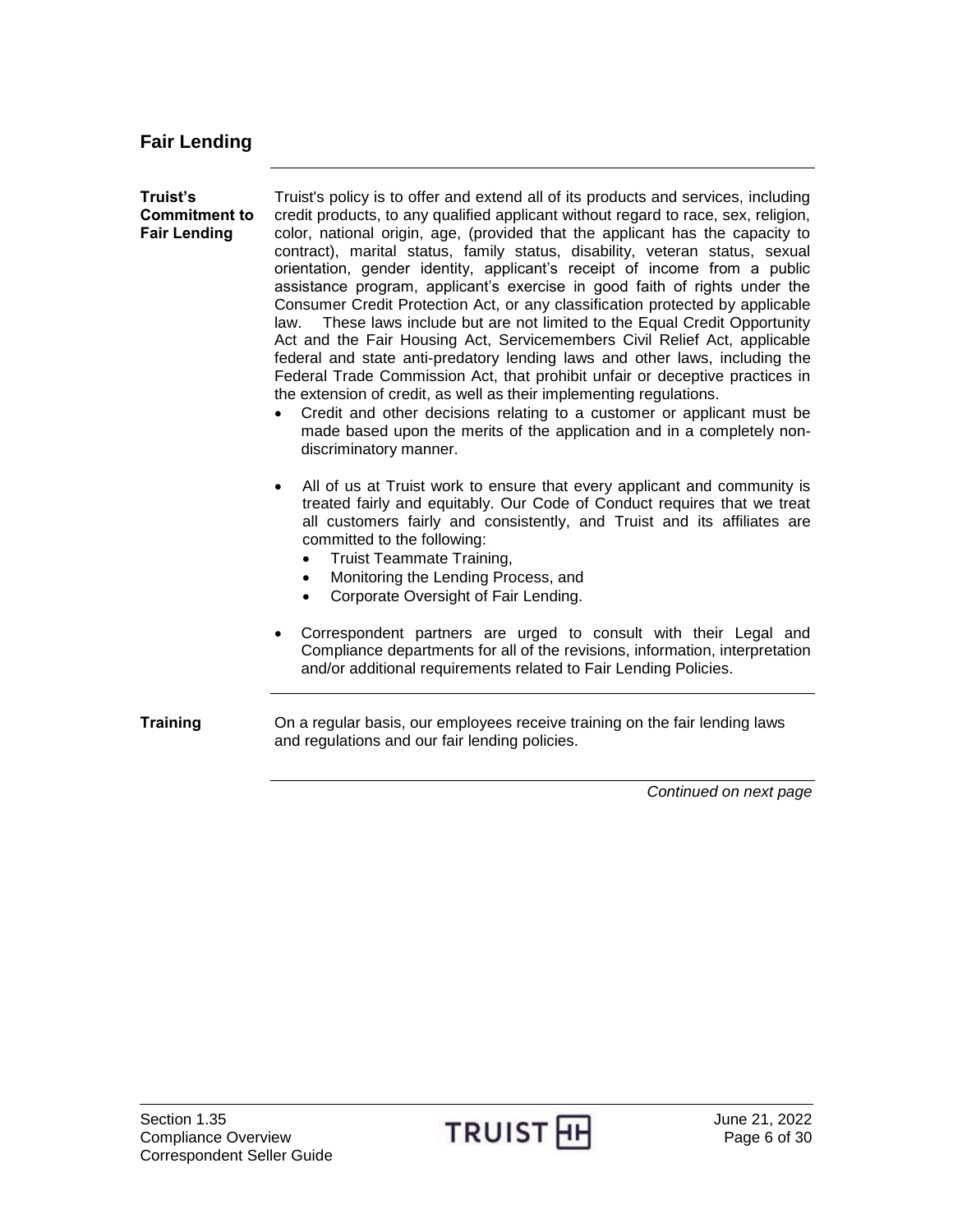## **Fair Lending**, continued

| <b>Monitoring the</b><br>Lending<br><b>Process</b> | We ensure that our customers are treated fairly by conducting ongoing<br>$\bullet$<br>monitoring, which includes:<br>Assessing our credit policies for fairness;<br>$\bullet$<br>Monitoring to ensure that customers are treated consistently and<br>$\bullet$<br>fairly; and<br>Carefully reviewing our marketing and advertising practices for<br>$\bullet$<br>compliance with the letter and spirit of the fair lending laws. |
|----------------------------------------------------|----------------------------------------------------------------------------------------------------------------------------------------------------------------------------------------------------------------------------------------------------------------------------------------------------------------------------------------------------------------------------------------------------------------------------------|
| Corporate<br>Oversight of<br><b>Fair Lending</b>   | Truist has a comprehensive fair lending program, which starts with a<br>commitment to fair lending by our executive management and Board of<br>Directors and extends to our knowledgeable staff. We use the best available<br>analytic tools to ensure that management is informed of our fair lending<br>performance and can provide appropriate oversight of fair lending practices.                                           |

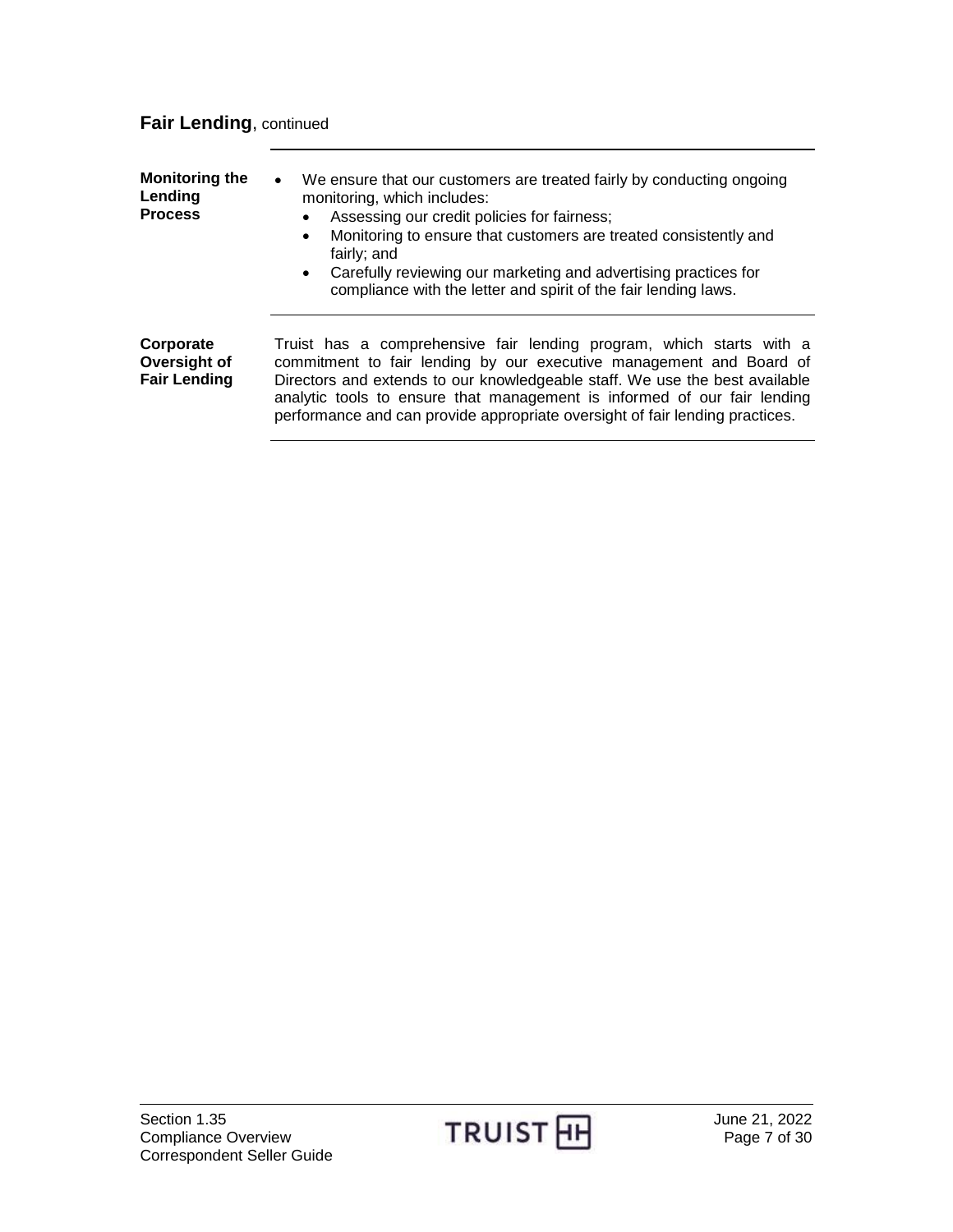#### <span id="page-7-0"></span>**Forms and Disclosures**

<span id="page-7-1"></span>

| General                                                                      | Correspondent Lenders must comply with all applicable federal, state and<br>local laws, rules and regulations with respect to the Mortgage Loan<br>including, but not limited to:<br>the Real Estate Settlement Procedures Act of 1974,<br>the TILA RESPA Integrated Disclosure Rule<br>$\bullet$<br>the Equal Credit Opportunity Act,<br>$\bullet$<br>the Truth-In-Lending Act,<br>$\bullet$<br>the Fair Credit Reporting Act,<br>$\bullet$<br>the Home Mortgage Disclosure Act of 1975,<br>$\bullet$<br>the Fair Housing Act,<br>$\bullet$<br>the Homeowners Protection Act of 1998,<br>$\bullet$<br>the National Flood Insurance Act of 1968, the Flood Disaster<br>$\bullet$<br>Protection Act of 1973,<br>the USA Patriot Act of 2003,<br>$\bullet$<br>Title V of the Gramm-Leach-Bliley Act,<br>$\bullet$<br>the Fair and Accurate Credit Transactions Act of 2003 (FACT Act),<br>$\bullet$<br>the Service Members Civil Relief Act, and<br>$\bullet$<br>the Dodd-Frank Wall Street Reform and Consumer Protection Act.<br>$\bullet$<br>Correspondent lenders must comply with all Acts as amended,<br>$\bullet$<br>together with the rules and regulations promulgated thereunder, and<br>all applicable usury limitations.<br>All consumer disclosures relating to the Mortgage Loan must have<br>been properly given on a timely basis in compliance with all<br>applicable laws, rules and regulations. |
|------------------------------------------------------------------------------|-------------------------------------------------------------------------------------------------------------------------------------------------------------------------------------------------------------------------------------------------------------------------------------------------------------------------------------------------------------------------------------------------------------------------------------------------------------------------------------------------------------------------------------------------------------------------------------------------------------------------------------------------------------------------------------------------------------------------------------------------------------------------------------------------------------------------------------------------------------------------------------------------------------------------------------------------------------------------------------------------------------------------------------------------------------------------------------------------------------------------------------------------------------------------------------------------------------------------------------------------------------------------------------------------------------------------------------------------------------------------------------------------------------------|
| <b>Consumer</b><br>Handbook on<br><b>Adjustable Rate</b><br><b>Mortgages</b> | The Consumer Handbook on Adjustable Rate Mortgages must be given<br>$\bullet$<br>to borrowers prior to the loan application of an adjustable rate mortgage.<br>The borrowers must sign an acknowledgement of receipt of the<br>$\bullet$<br>Handbook on the program disclosure.                                                                                                                                                                                                                                                                                                                                                                                                                                                                                                                                                                                                                                                                                                                                                                                                                                                                                                                                                                                                                                                                                                                                   |
| <b>Blanket</b><br>Authorization                                              | A Blanket Authorization form (COR 0019) is required on all loans and<br>$\bullet$<br>must be signed by all borrowers.<br>It is used by the originating lender to verify information contained in the<br>$\bullet$<br>application.<br>It also allows Truist and/or its successors or assigns to re-verify<br>information contained in the file for quality control purposes.<br>Correspondents may use their own version of the form as long as the<br>language follows Truist's version and incorporates the verbiage ". its<br>successors and/or assigns". The omission of this form will delay funding.<br>Continued on next page                                                                                                                                                                                                                                                                                                                                                                                                                                                                                                                                                                                                                                                                                                                                                                               |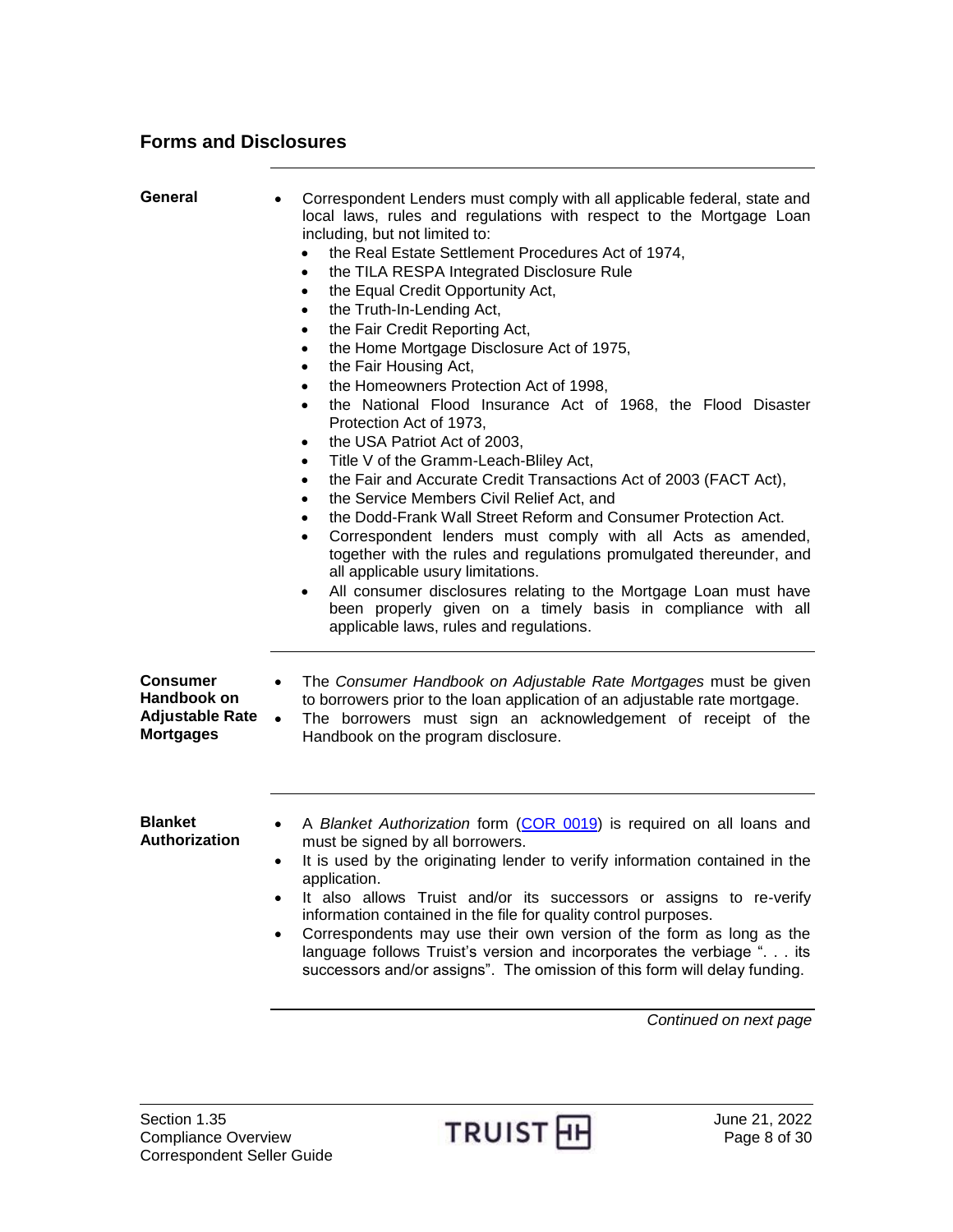### **Forms and Disclosures**, Continued

| Home Loan<br><b>Tool Kit</b>                            | Truist expects the Home Loan Tool Kit to be provided to borrowers for all<br>$\bullet$<br>purchase transactions for applications beginning on October 3 <sup>rd</sup> , 2015.                                                                                                                                                                                            |
|---------------------------------------------------------|--------------------------------------------------------------------------------------------------------------------------------------------------------------------------------------------------------------------------------------------------------------------------------------------------------------------------------------------------------------------------|
| Correspondent<br><b>Closing</b><br><b>Checklist</b>     | The Correspondent Closing Checklist (COR 0013) is required to be used<br>$\bullet$<br>as a guide for the order of documents in a closed loan file submitted for<br>purchase review and funding.<br>• Failure to use the form may delay the review and funding of the loan.<br>The form must include the contact name and phone number of the<br>Lender's closer/shipper. |
| Homeownership<br><b>Counseling</b><br><b>Disclosure</b> | For federally-related mortgages, Correspondent lenders must provide the<br>consumer with a written disclosure containing a list of at least 10<br>homeownership counseling agencies. Include a copy of the homeownership<br>counseling disclosure in your loan file submitted for purchase by Truist.                                                                    |

### <span id="page-8-0"></span>**Compliance Errors and Omissions**

<span id="page-8-1"></span>

| Compliance<br><b>Errors and</b><br><b>Omissions</b> | Truist is often unable to complete its pre-purchase file review on a timely<br>$\bullet$<br>basis due to missing information and/or inaccurate compliance<br>documentation in Ioan files. Loan files with missing documentation<br>adversely impact Truist's ability to give the Correspondent lender the<br>deserved quick turn-around on purchase decisions. Performing a<br>"quality-check" before the loan is submitted to Truist for purchase, will<br>facilitate the purchase of the loan more efficiently and decrease current<br>turn times.<br>As a reminder, Truist requires the following documents or documentation<br>$\bullet$<br>in each file submitted for purchase: |
|-----------------------------------------------------|--------------------------------------------------------------------------------------------------------------------------------------------------------------------------------------------------------------------------------------------------------------------------------------------------------------------------------------------------------------------------------------------------------------------------------------------------------------------------------------------------------------------------------------------------------------------------------------------------------------------------------------------------------------------------------------|
| $\bullet$                                           | The initial loan application signed and dated by the interviewer and<br>borrower.                                                                                                                                                                                                                                                                                                                                                                                                                                                                                                                                                                                                    |
|                                                     | Documentation of the date of rate lock or rate set between the Lender<br>$\bullet$<br>and the borrower.                                                                                                                                                                                                                                                                                                                                                                                                                                                                                                                                                                              |
|                                                     | Documentation of the index value and index date used for the final<br>$\bullet$<br>Closing Disclosure on Adjustable Rate Mortgage (ARM) loans.<br>Flood certification.<br>$\bullet$                                                                                                                                                                                                                                                                                                                                                                                                                                                                                                  |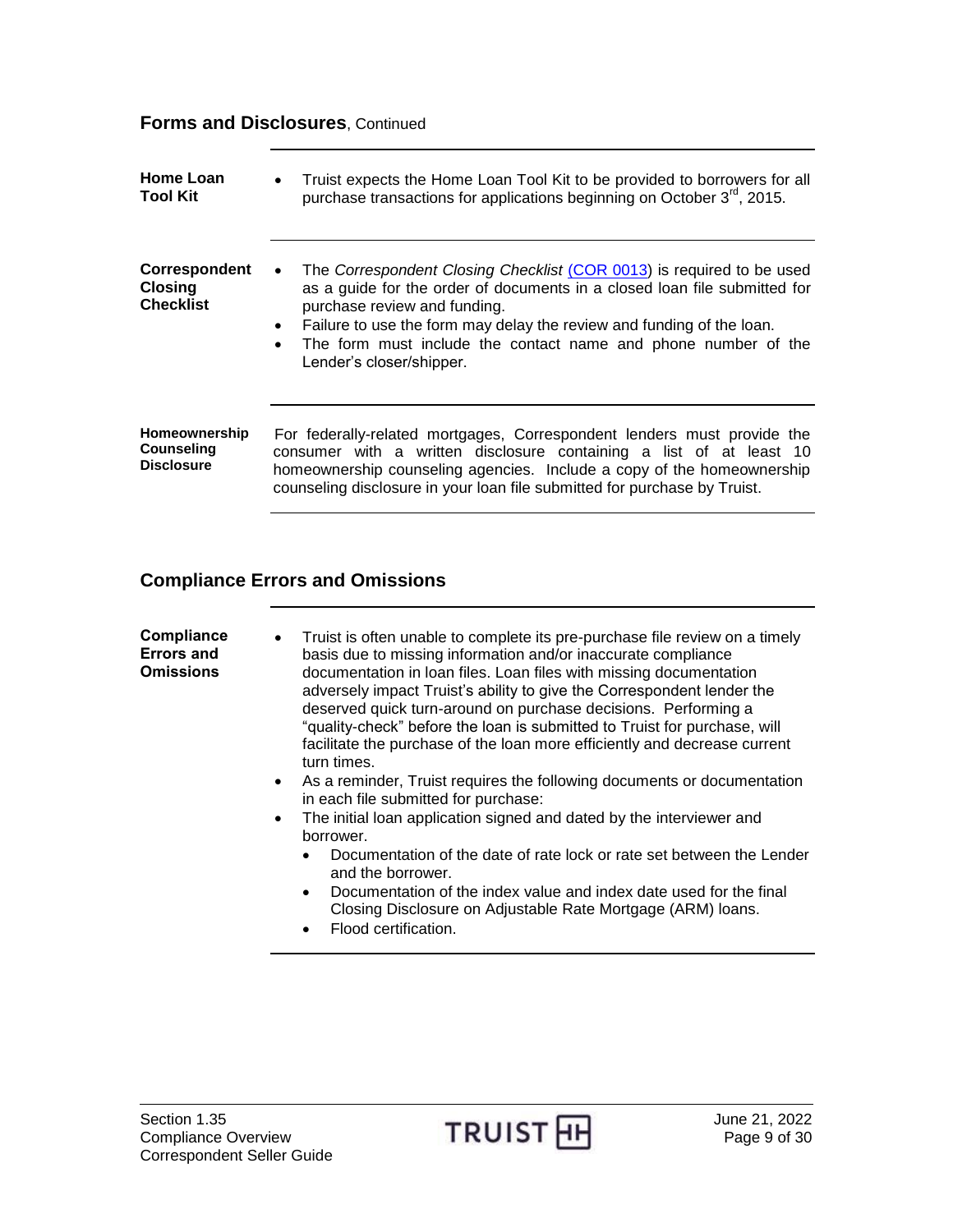<span id="page-9-1"></span><span id="page-9-0"></span>**General** The TILA-RESPA rule consolidates four former disclosures required under TILA and RESPA for closed-end credit transactions secured by real property into two forms: a Loan Estimate that must be delivered or placed in the mail no later than the third business day after receiving the consumer's application, and a Closing Disclosure that must be provided to the consumer at least three business days prior to consummation.

> The new Integrated Disclosures must be provided for most applications for closed-end credit transactions secured by real property on or after October 3<sup>rd</sup>, 2015. Creditors will still be required to use the GFE, HUD-1, and Truth-in-Lending forms for applications received prior to October  $3<sup>rd</sup>$ , 2015. As the applications received prior to October  $3<sup>rd</sup>$ , 2015 are consummated, withdrawn, or cancelled, the use of the GFE- HUD-1, and Truth-in-Lending forms will no longer be used for most mortgage loans.

> Below is a high level overview of Integrated Mortgage Disclosures under the Real Estate Settlement Procedures Act (Regulation X) and the Truth In Lending Act (Regulation Z). This is not a substitute for the actual rule.

<span id="page-9-2"></span>**New Definition of Application** An application is considered received when the borrower provides the following six (6) data elements:

- Borrower's name,
- Borrower's income,
- Borrower's social security number,
- Address of the subject property,
- **Estimated subject property value, and**
- Requested loan amount.

In addition, the consumer must be providing information in anticipation of a credit decision and the loan officer must have the consent of the consumer to begin processing the application.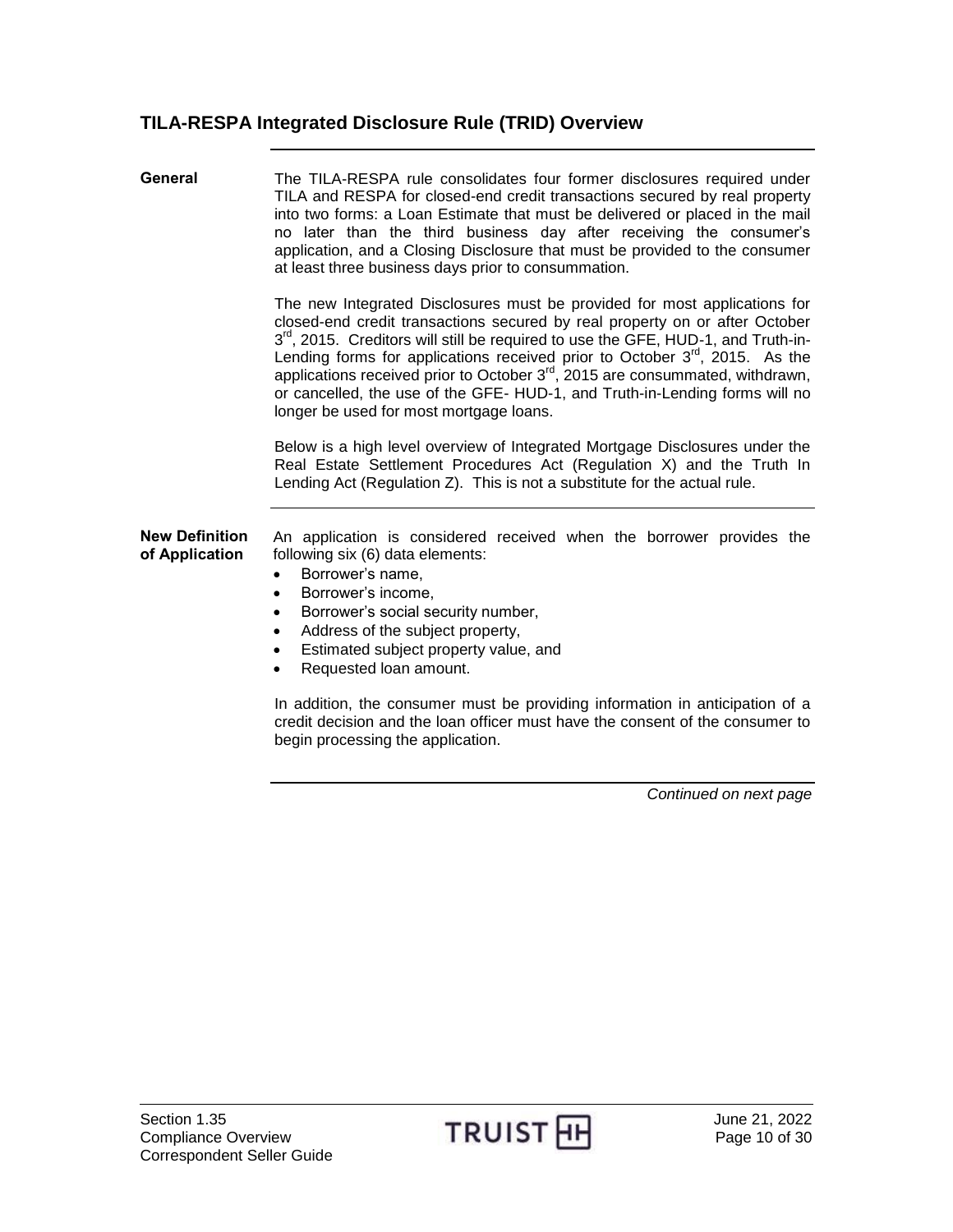<span id="page-10-1"></span><span id="page-10-0"></span>

| The Loan<br>Estimate (LE)             | This form integrates and replaces the RESPA GFE and the initial TILA<br>disclosure for these transactions.<br>The LE must contain a good faith estimate of credit costs and<br>$\bullet$<br>transaction terms.<br>The LE must be in writing.<br>$\bullet$<br>The creditor must deliver the LE or place it in the mail no later than<br>$\bullet$<br>the third business day after receiving the application.<br>Creditors may provide a revised LE for informational purposes or to<br>$\bullet$<br>reset tolerances.<br>If a mortgage broker receives a consumer's application, either the<br>$\bullet$<br>creditor or the mortgage broker may provide the LE.                                                                                                                                                                                                                                                                                                                                                                                                                                                                                                                                                                                                                                                                                                                                                                                                                                                                                        |
|---------------------------------------|-------------------------------------------------------------------------------------------------------------------------------------------------------------------------------------------------------------------------------------------------------------------------------------------------------------------------------------------------------------------------------------------------------------------------------------------------------------------------------------------------------------------------------------------------------------------------------------------------------------------------------------------------------------------------------------------------------------------------------------------------------------------------------------------------------------------------------------------------------------------------------------------------------------------------------------------------------------------------------------------------------------------------------------------------------------------------------------------------------------------------------------------------------------------------------------------------------------------------------------------------------------------------------------------------------------------------------------------------------------------------------------------------------------------------------------------------------------------------------------------------------------------------------------------------------|
| <b>The Closing</b><br>Disclosure (CD) | For loans that require a LE and that proceed to closing, creditors must<br>provide a new final disclosure reflecting the actual terms of the transaction<br>called the Closing Disclosure (CD). The form integrates and replaces the<br>existing HUD-1 and the final TILA disclosure for these transactions.<br>The lender is generally required to ensure the consumer receives the CD<br>no later than three (3) business days before consummation of the loan.<br>The CD generally must contain the actual terms and costs of the<br>$\bullet$<br>transactions.<br>Lenders may estimate disclosures using the best information reasonably<br>$\bullet$<br>available when the actual term or cost is not reasonably available to the<br>creditor at the time the disclosure is made.<br>Lenders must act in good faith and use due diligence in obtaining the<br>$\bullet$<br>information.<br>A lender may normally rely on the representations of other parties in<br>obtaining the information, including, for example, the settlement agent.<br>The creditor is required to provide corrected disclosures containing the<br>$\bullet$<br>actual terms of the transaction at or before consummation. If the actual<br>terms or costs of the transaction change prior to consummation, the<br>creditor must provide a corrected disclosure.<br>If the creditor provides a corrected disclosure, it may also be required to<br>$\bullet$<br>provide the consumer with an additional three (3) business day waiting<br>period prior to consummation. |

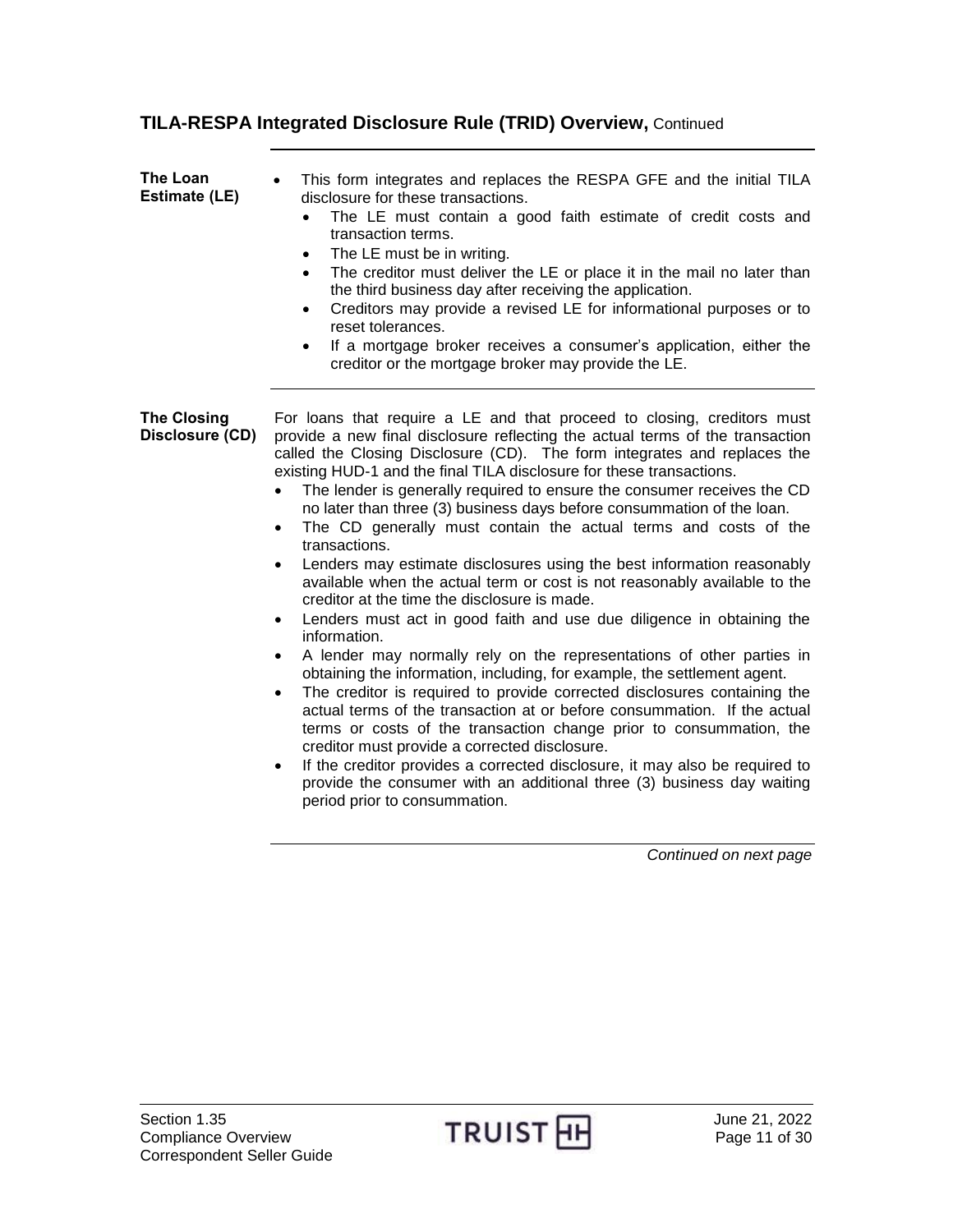<span id="page-11-0"></span>

| <b>Expectations</b> | Truist expects lenders to comply with all federally and state mandated<br>$\bullet$<br>regulations as applicable.<br>Truist expects lenders to utilize unmodified versions of the Loan Estimate<br>$\bullet$<br>and Closing Disclosure model forms and all disclosures made within.<br>Truist requires the initial Loan Estimate and all subsequent Loan<br>$\bullet$<br>Estimates and Closing Disclosures in chronological order. All disclosures<br>must include dates of issue, full documentation of any changed<br>circumstance that led to an increase in one or more fees or charges and<br>the date of such changed circumstance.<br>Truist will not require signatures on the Closing Disclosure received by<br>$\bullet$<br>the borrower three (3) business days before consummation, but Truist will<br>require both a copy of the Closing Disclosure that was provided to the<br>borrower and any non-borrowers who have the right to rescind, prior to<br>closing.<br>Truist will not require seller signatures on the closing disclosure.<br>$\bullet$<br>If borrowers are permitted to shop for service providers, Truist expects<br>$\bullet$<br>lenders to list applicable providers and contact information on the revised<br>version of the Written List of Service Providers.<br>As required by GSE's Uniform Closing Dataset (UCD) framework, Truist<br>$\bullet$<br>expects a Loan Estimate/Closing Disclosure for all investment property<br>transactions. |
|---------------------|-----------------------------------------------------------------------------------------------------------------------------------------------------------------------------------------------------------------------------------------------------------------------------------------------------------------------------------------------------------------------------------------------------------------------------------------------------------------------------------------------------------------------------------------------------------------------------------------------------------------------------------------------------------------------------------------------------------------------------------------------------------------------------------------------------------------------------------------------------------------------------------------------------------------------------------------------------------------------------------------------------------------------------------------------------------------------------------------------------------------------------------------------------------------------------------------------------------------------------------------------------------------------------------------------------------------------------------------------------------------------------------------------------------------------------------------------------------------------------------|
|                     |                                                                                                                                                                                                                                                                                                                                                                                                                                                                                                                                                                                                                                                                                                                                                                                                                                                                                                                                                                                                                                                                                                                                                                                                                                                                                                                                                                                                                                                                                   |

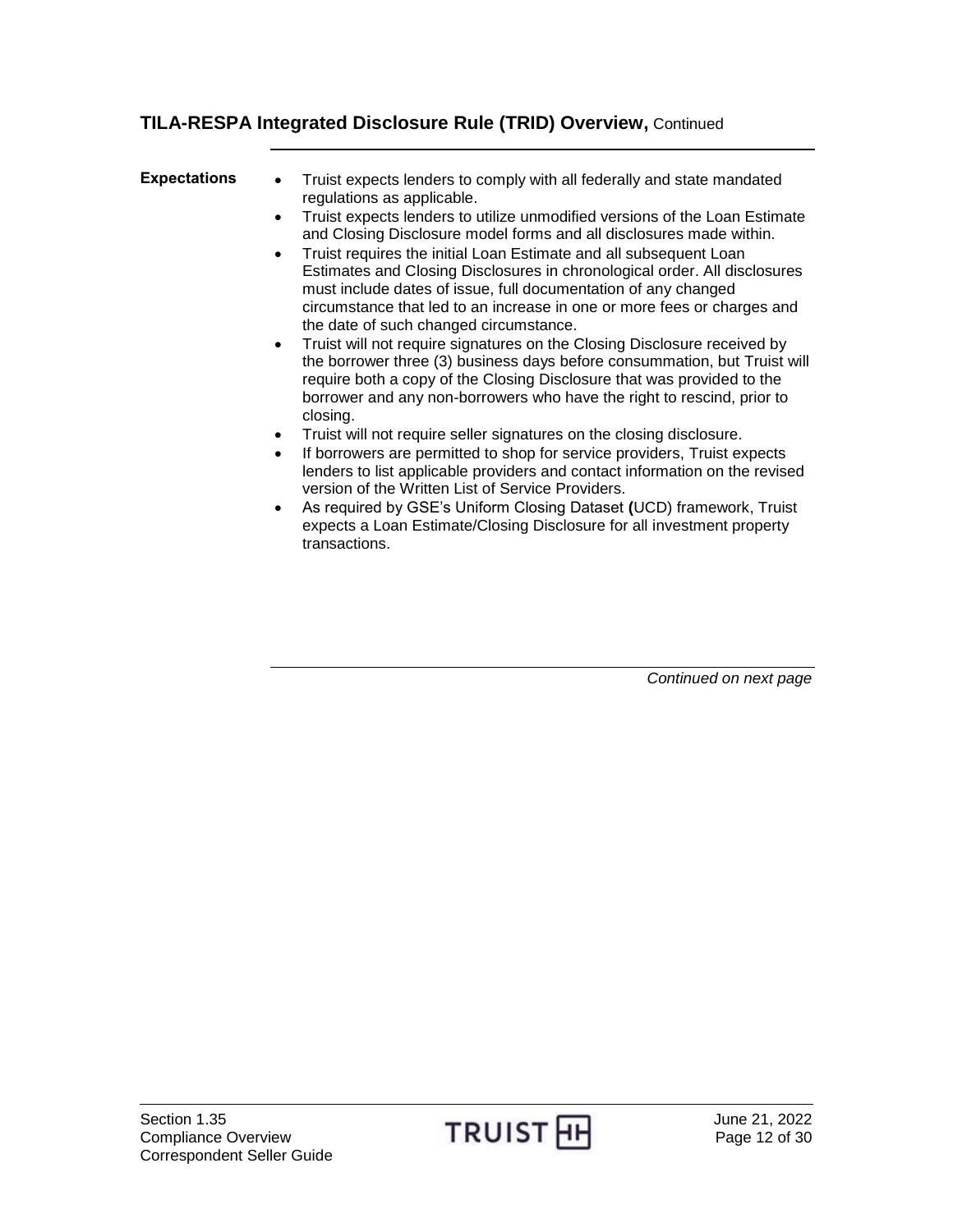<span id="page-12-0"></span>**Signature Requirements**

#### **Agency**

• The following requirements apply:

- A copy of the Final Closing Disclosure:
	- Non-rescindable: signed and dated by borrower and coborrower(s).
	- Rescindable: signed and dated by borrower, co-borrower(s), and any non-borrower(s) with the right to rescind.
- If there are separate Closing Disclosures for the borrower and seller, the copies of the final version of each must be kept in the mortgage loan file

#### **FHA, VA and Portfolio**

- The following requirements apply:
	- A copy of the Final Closing Disclosure:
		- Non-rescindable: signed and dated by borrower and coborrower(s).
		- Rescindable: signed and dated by borrower, co-borrower(s), and any non-borrower(s) with the right to rescind.

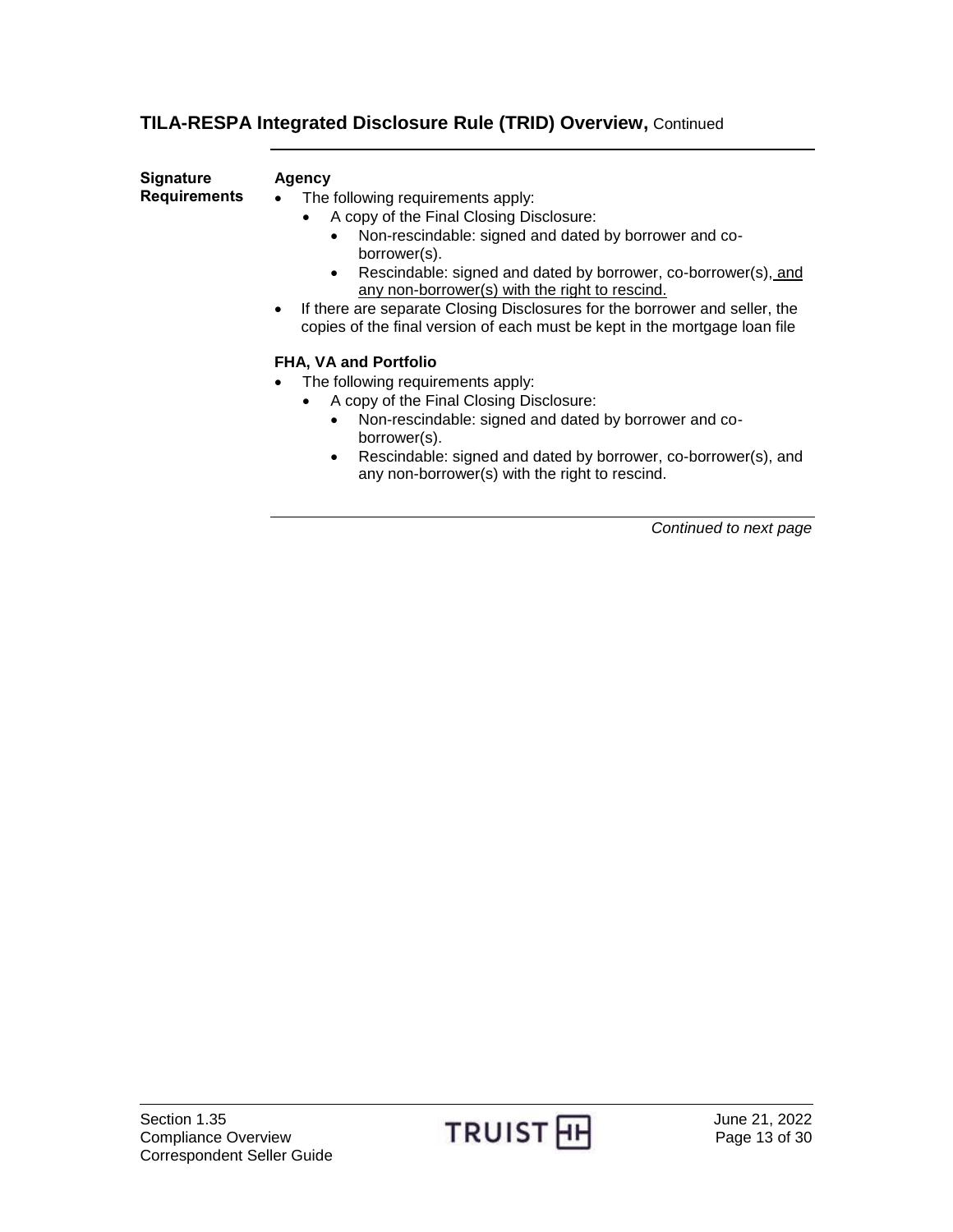<span id="page-13-1"></span><span id="page-13-0"></span>

| Intent to<br><b>Proceed</b>           | A consumer may indicate intent to proceed in any manner the consumer<br>chooses, unless a particular manner of communication is required by the<br>lender.<br>A lender may not impose fees on a consumer before they have received<br>the loan estimate and indicated intent to proceed.<br>A lender may not provide written estimates of terms or costs before the<br>borrower has received the Loan Estimate without a written statement<br>informing the borrower the terms may change.<br>A lender may not require submission of documents verifying information<br>$\bullet$<br>related to the borrowers application prior to providing the loan estimate. |
|---------------------------------------|-----------------------------------------------------------------------------------------------------------------------------------------------------------------------------------------------------------------------------------------------------------------------------------------------------------------------------------------------------------------------------------------------------------------------------------------------------------------------------------------------------------------------------------------------------------------------------------------------------------------------------------------------------------------|
| <b>Disclosure</b><br><b>Resources</b> | CFPB guide to TILA-RESPA Integrated Disclosure rule implementation<br>http://www.consumerfinance.gov/regulatory-implementation/tila-respa/<br>Integrated Mortgage Disclosures under the Real Estate Settlement<br>Procedures Act (Regulation X) and the Truth In Lending Act (Regulation Z)<br>http://www.consumerfinance.gov/regulations/integrated-mortgage-<br>disclosures-under-the-real-estate-settlement-procedures-act-regulation-x-and-<br>the-truth-in-lending-act-regulation-z/                                                                                                                                                                       |

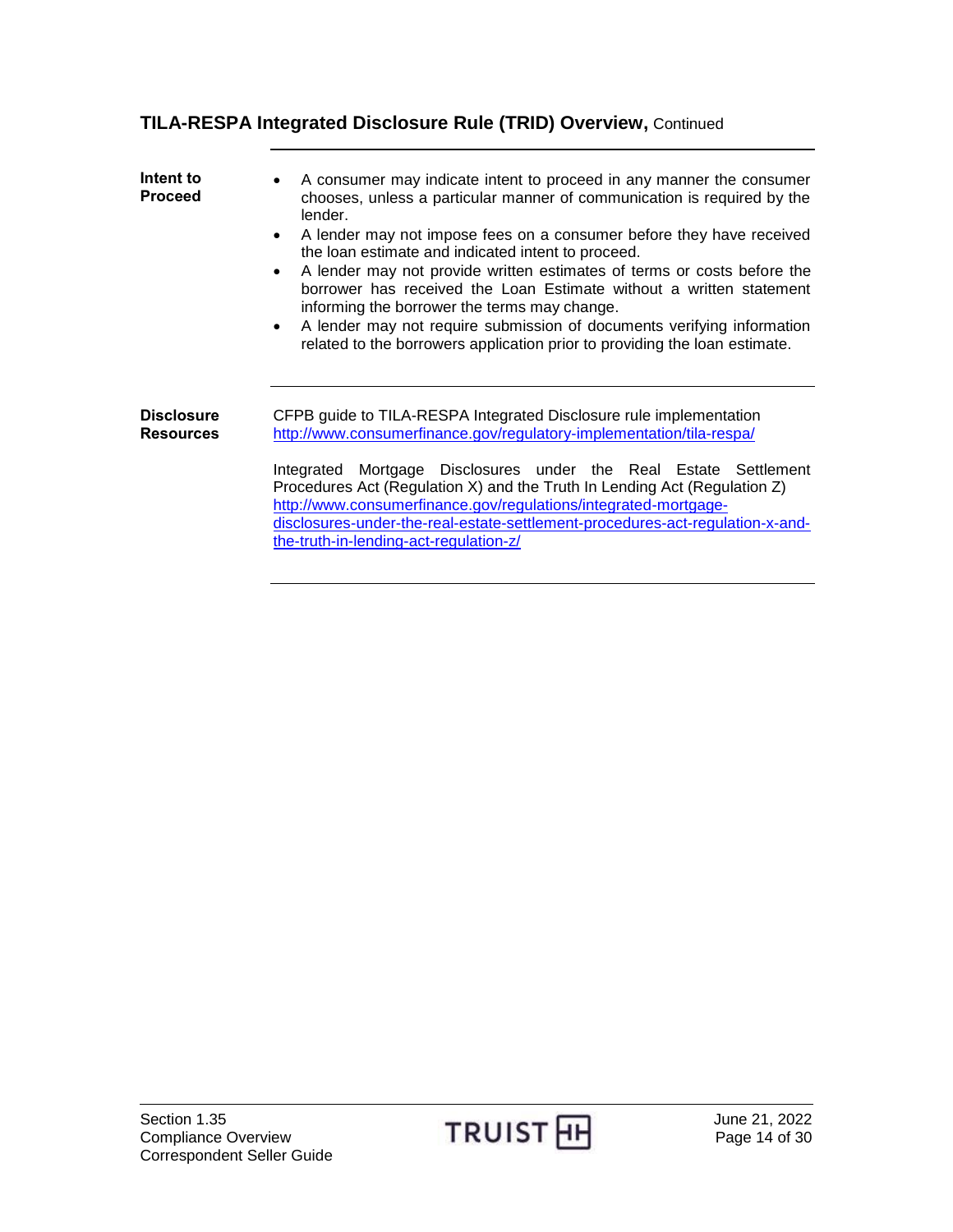#### <span id="page-14-0"></span>**Section 32 Mortgages**

<span id="page-14-1"></span>**General** The Home Ownership and Equity Protection Act of 1994 (HOEPA) addresses certain deceptive and unfair practices in home equity lending. It amends the Truth in Lending Act (TILA) and establishes requirements for certain loans with high rates and/or high fees. The rules for these loans are contained in Section 32 of Regulation Z, which implements the TILA, so the loans also are called "Section 32 Mortgages." HOEPA applies to purchase transactions, refinances, and equity loans secured by an owner's primary residence.

#### <span id="page-14-2"></span>**Section 32 Requirements**

Truist will not knowingly purchase a Section 32 mortgage.

- If a loan is identified post funding as a Section 32 high cost/high fee mortgage, the Correspondent lender will be required to repurchase the loan. Truist does not accept any cures of high-cost loans.
- Section 32 transactions include purchase money loans, refinances, home equity lines of credit, and equity loans secured by the owner's primary residence.
- A loan is considered a Section 32 loan if it fails either the APR test OR points and fees test.
- Truist will include all discount points in our initial high-cost loan test. If a loan fails the high-cost test, Correspondent lenders will be asked to provide documentation that discount points are bona fide. If documentation can be provided to show discount points are bona fide, they will be excluded from the high-cost loan test.
- Correspondent lenders are responsible for knowing all federal and state specific regulations related to high cost/high fee loans.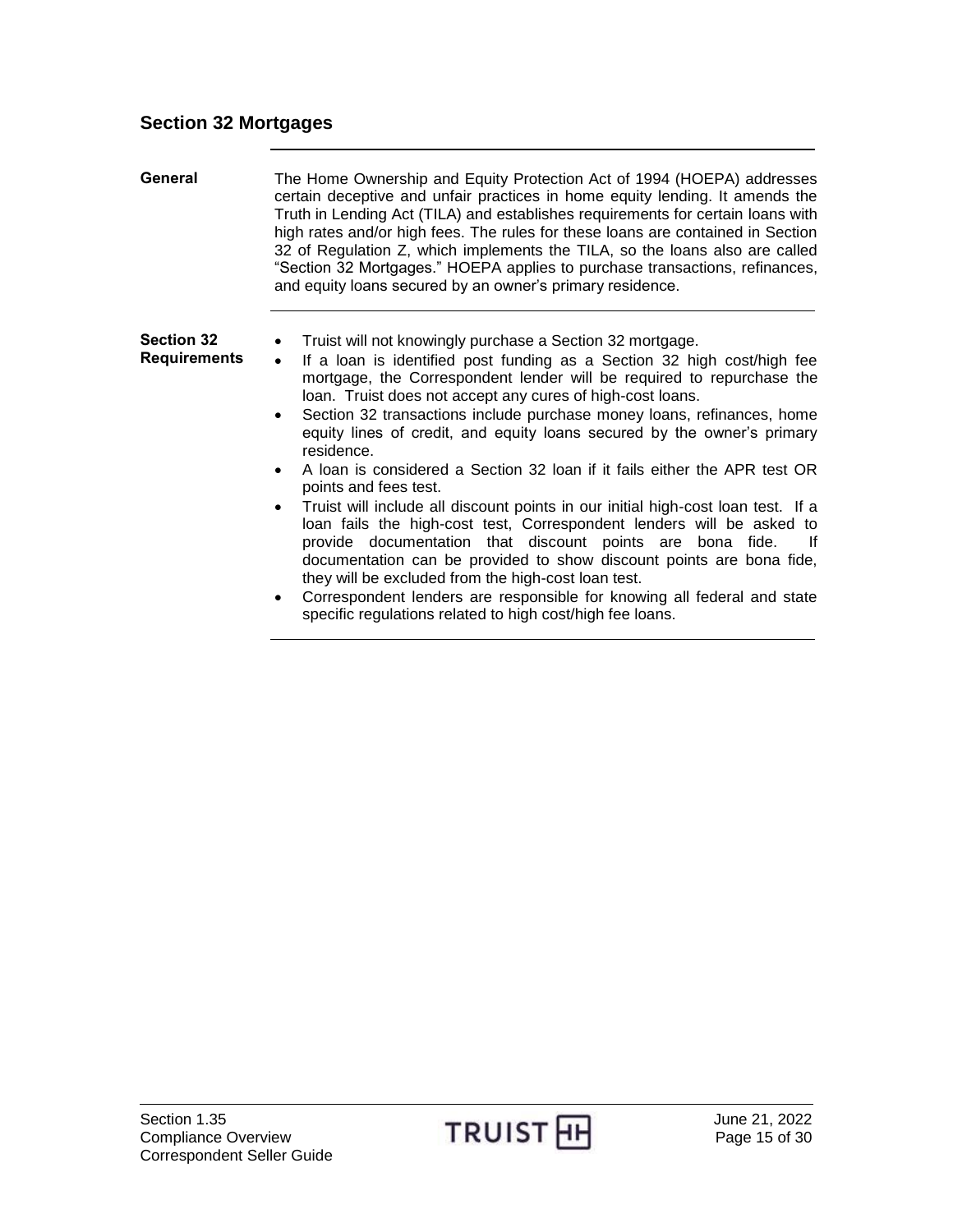## <span id="page-15-0"></span>**Section 35 Higher Priced Mortgage Loans (HPML)**

<span id="page-15-2"></span><span id="page-15-1"></span>

| <b>General</b>                           | The Federal Reserve Board amended Regulation Z in 2009 by adding a new<br>category of loans secured by a primary residence called "Higher Priced<br>mortgage Loans" (HPML). The regulation includes a new APR test under<br>Section 35 of Regulation Z; APRs exceeding a certain index are referred to as<br>Higher Priced Mortgage Loans (HPML).                                                                                                                                                                                                                                                                                                                                                                                                                                                                                                                                                                                                                                                                                                                                                                                                                                                                                                                                                                                                                                                                                                                                                                                                                                                                                                                                                                                                                                                                                                                                                                                                                                                                                                                                                                                                                                                                                                                  |
|------------------------------------------|--------------------------------------------------------------------------------------------------------------------------------------------------------------------------------------------------------------------------------------------------------------------------------------------------------------------------------------------------------------------------------------------------------------------------------------------------------------------------------------------------------------------------------------------------------------------------------------------------------------------------------------------------------------------------------------------------------------------------------------------------------------------------------------------------------------------------------------------------------------------------------------------------------------------------------------------------------------------------------------------------------------------------------------------------------------------------------------------------------------------------------------------------------------------------------------------------------------------------------------------------------------------------------------------------------------------------------------------------------------------------------------------------------------------------------------------------------------------------------------------------------------------------------------------------------------------------------------------------------------------------------------------------------------------------------------------------------------------------------------------------------------------------------------------------------------------------------------------------------------------------------------------------------------------------------------------------------------------------------------------------------------------------------------------------------------------------------------------------------------------------------------------------------------------------------------------------------------------------------------------------------------------|
| <b>Section 35</b><br><b>Requirements</b> | Truist will purchase a Section 35 Higher Priced Mortgage Loan (HPML) for<br>all loan products.<br>Reference: See the Product Summary topic within Section 2.01: Agency<br>Loan Programs for additional Agency specific guidance.<br>Truist will purchase FHA Safe Harbor and Rebuttable Presumption<br>$\bullet$<br>Qualified Mortgages (QM) as defined by Regulation Z.<br>A "higher priced mortgage loan" is defined as a loan secured by a primary<br>$\bullet$<br>residence (purchase, refinance, equity, all lien "positions"), where the APR<br>exceeds the "average prime offer rate (APOR)" by:<br>At least 1.5% or more for conforming first liens<br>At least 2.5% or more for jumbo first lien loans<br>٠<br>At least 3.5% or more for subordinate liens<br>٠<br>Note:<br>The<br><b>APOR</b><br>readily<br>available<br>from<br>is<br>most<br>www.ffiec.gov/ratespread/newcalc.aspx.<br>The Federal Reserve Board has released a clarification addressing<br>$\bullet$<br>prepayment penalties as they affect the new Section 35 (HPML).<br>Higher Priced Mortgage Loans are subject to the TILA HPML Escrow Rule<br>$\bullet$<br>which requires lenders to establish and maintain an escrow account for at<br>least five years regardless of loan-to-value ratio.<br>Higher Priced Mortgage Loans are subject to the TILA HPML Appraisal<br>$\bullet$<br>Rule if they are non-QM. Truist will not purchase non-QM loans from<br>correspondent lenders.<br>If the transaction is a Section 35 Ioan, it must meet the requirements of<br>$\bullet$<br>this section. The Correspondent lender must mark the appropriate boxes<br>on the Correspondent Closing Checklist (COR 0013) indicating the<br>lender's lock agreement and APR Test screen shot is included in the loan<br>file.<br>Truist will require Correspondent lenders to repurchase any loan, if it is<br>discovered that the loan is subject to Section 32, does not meet Section 35<br>of Regulation Z requirements or is a high-cost loan under state or local<br>Correspondent lenders are urged to consult with their<br>regulations.<br>Compliance Officer or Legal Counsel for information, interpretation, and/or<br>additional requirements related to Section 35 of Regulation Z. |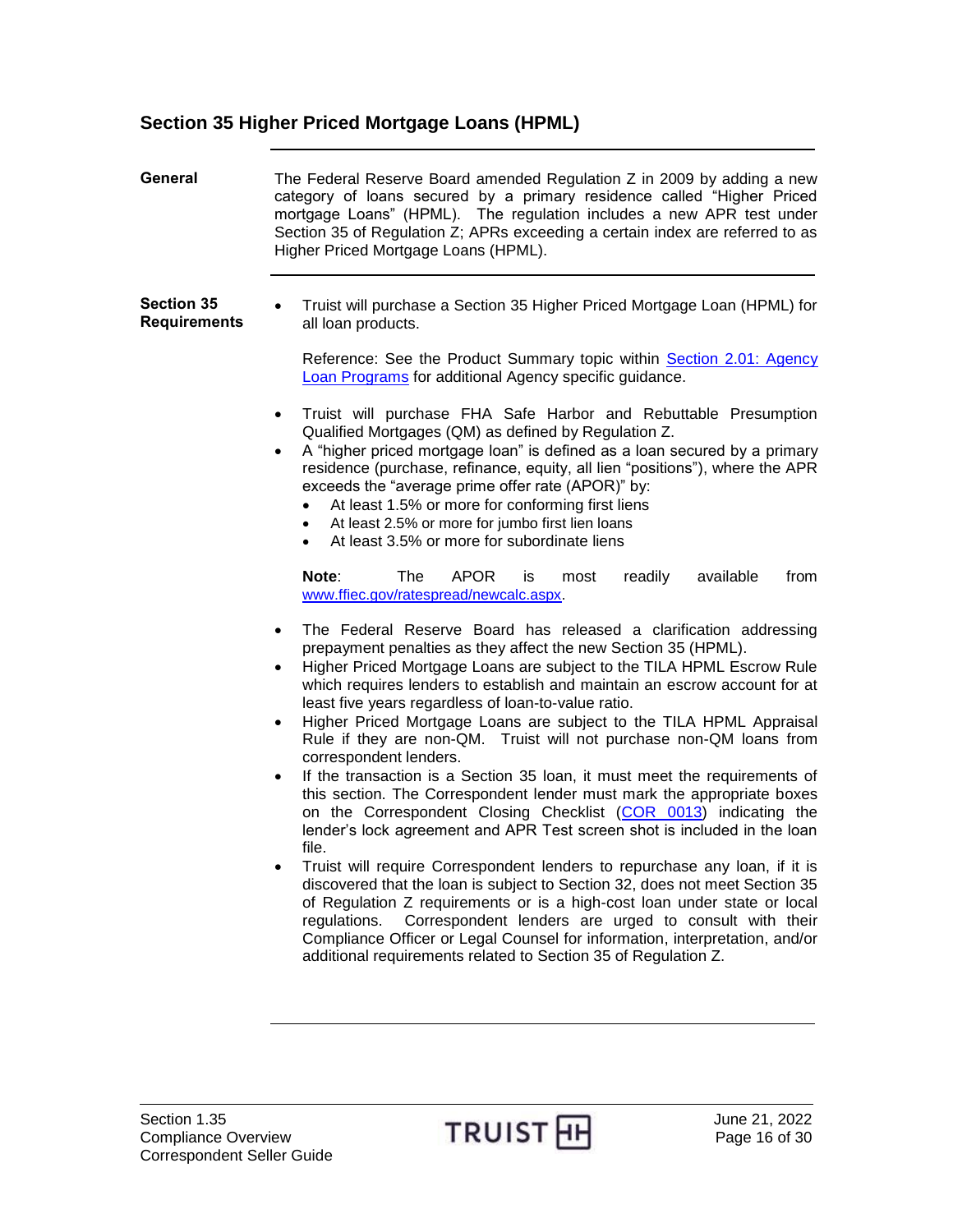## <span id="page-16-0"></span>**Higher Priced Covered Transactions (HPCT)**

<span id="page-16-2"></span><span id="page-16-1"></span>

| General                            | As part of the Qualified Mortgage regulation, the CFPB introduced a new<br>category of higher priced transactions, in addition to higher priced mortgage<br>loans for determination of legal liability. Higher Priced Covered Transactions<br>(HPCT) include loans for other consumer purposes that are not covered by the<br>HPML rules, including the purchase or refinance of a second home and a cash<br>out refinance of an investment property. While Truist will purchase Key<br>Program loans that are Higher Priced Covered Transactions secured by<br>second homes, investment properties are not eligible for the Key product. |
|------------------------------------|-------------------------------------------------------------------------------------------------------------------------------------------------------------------------------------------------------------------------------------------------------------------------------------------------------------------------------------------------------------------------------------------------------------------------------------------------------------------------------------------------------------------------------------------------------------------------------------------------------------------------------------------|
| <b>HPCT</b><br><b>Requirements</b> | The HPCT test is similar to the HPML test.<br>APR Test: The APR exceeds the Average Prime Offer Rate (APOR) of a<br>$\bullet$<br>comparable transaction by more than:<br>$\bullet$ 1.5% for 1 <sup>st</sup> liens; OR<br>$\bullet$ 3.5% for 2 <sup>nd</sup> liens<br>• Correspondent lenders are urged to consult with their Compliance Officer<br>or Legal Counsel for information, interpretation, and/or additional                                                                                                                                                                                                                    |

requirements related to Higher Priced Covered Transactions.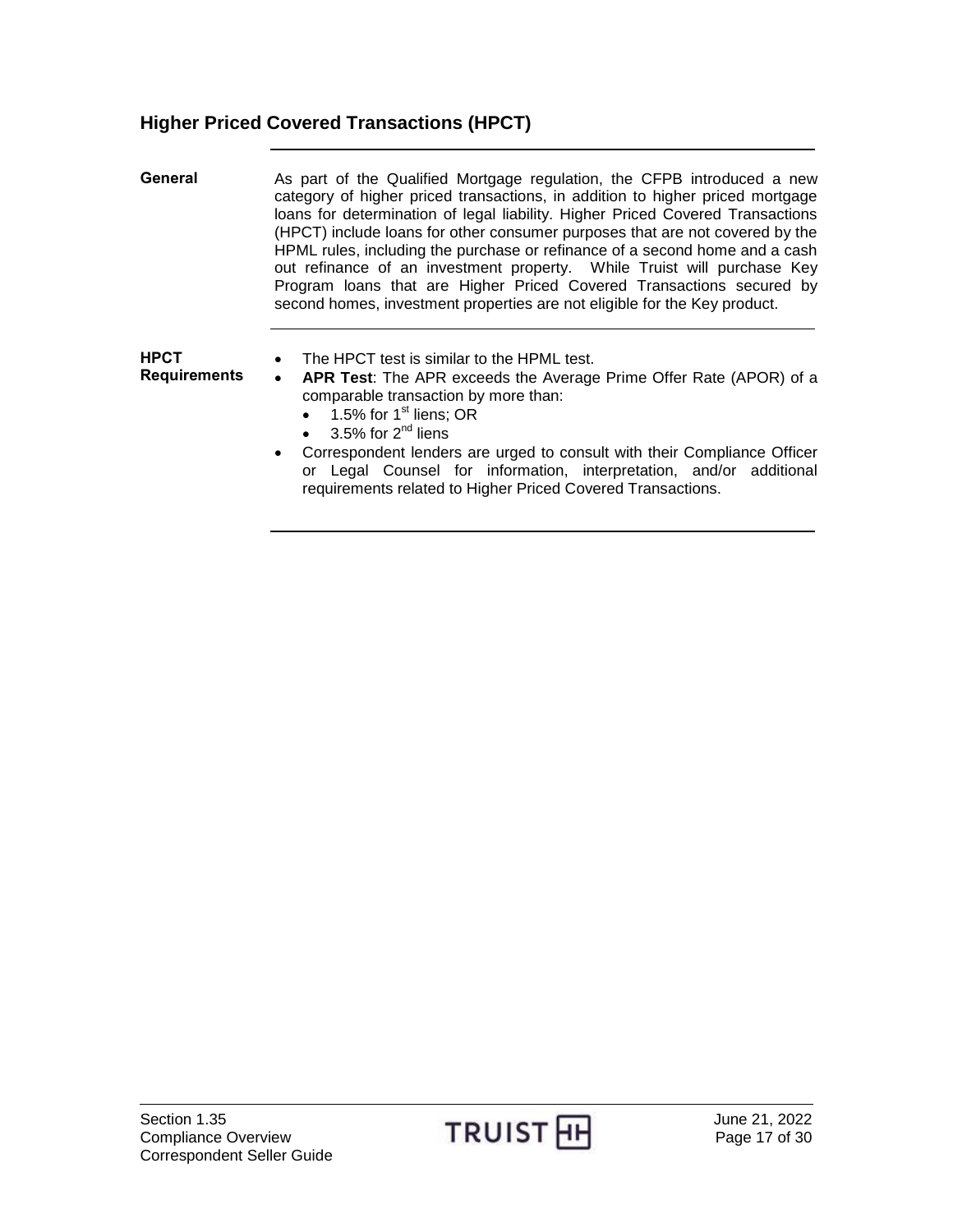### <span id="page-17-0"></span>**Agency Points and Fees Test**

| <b>Agency Points</b><br>and Fees Test | Fannie Mae and Freddie Mac require a points and fees test for primary<br>$\bullet$<br>residence, second home, and investment property loans.<br>Truist will not purchase or fund any loan delivered as an Agency high-<br>$\bullet$<br>cost/high fee loan.<br><b>Primary Residence and Second Home Loans: Total points and fees</b><br>$\bullet$<br>may not exceed 3% of the total loan amount or such different amount in<br>accordance with the qualified mortgage (QM) provisions of Regulation Z<br>$(12$ CFR $§1026.43(e)(3)$ ).<br><b>Investment Property Loans:</b><br>$\bullet$<br><b>Purchase and Rate/Term Refinance Transactions: Total points and</b><br>fees may not exceed 5% of the total loan amount.<br>Cash-Out Refinance Transactions: Total points and fees may not<br>$\bullet$<br>exceed 3% of the total loan amount or such different amount in<br>accordance with the qualified mortgage (QM) provisions of Regulation<br>Z (12 CFR §1026.43(e)(3)). |
|---------------------------------------|------------------------------------------------------------------------------------------------------------------------------------------------------------------------------------------------------------------------------------------------------------------------------------------------------------------------------------------------------------------------------------------------------------------------------------------------------------------------------------------------------------------------------------------------------------------------------------------------------------------------------------------------------------------------------------------------------------------------------------------------------------------------------------------------------------------------------------------------------------------------------------------------------------------------------------------------------------------------------|
|                                       | <b>Note:</b> Truist views cash-out refinances of investment properties as<br>consumer purpose loans; therefore, they are subject to qualified mortgage<br>requirements. See "Qualified Mortgage Points and Fees Test"<br>subsequently presented in this document for additional guidance.                                                                                                                                                                                                                                                                                                                                                                                                                                                                                                                                                                                                                                                                                    |
|                                       | Truist will include all discount points in our initial high-cost loan test.<br>$\bullet$<br>If a loan fails the high-cost test, Correspondent lenders will be asked<br>$\bullet$<br>to provide documentation that discount points are bona fide.                                                                                                                                                                                                                                                                                                                                                                                                                                                                                                                                                                                                                                                                                                                             |

- If documentation can be provided to show discount points are bona fide, they will be excluded from the high-cost loan test.
- Correspondent lenders should consult with their Legal/Compliance departments for information, interpretation, and/or additional requirements related to the ability to repay (ATR) provisions of the Dodd-Frank Wall Street Reform and Consumer Protection Act (Dodd-Frank Act).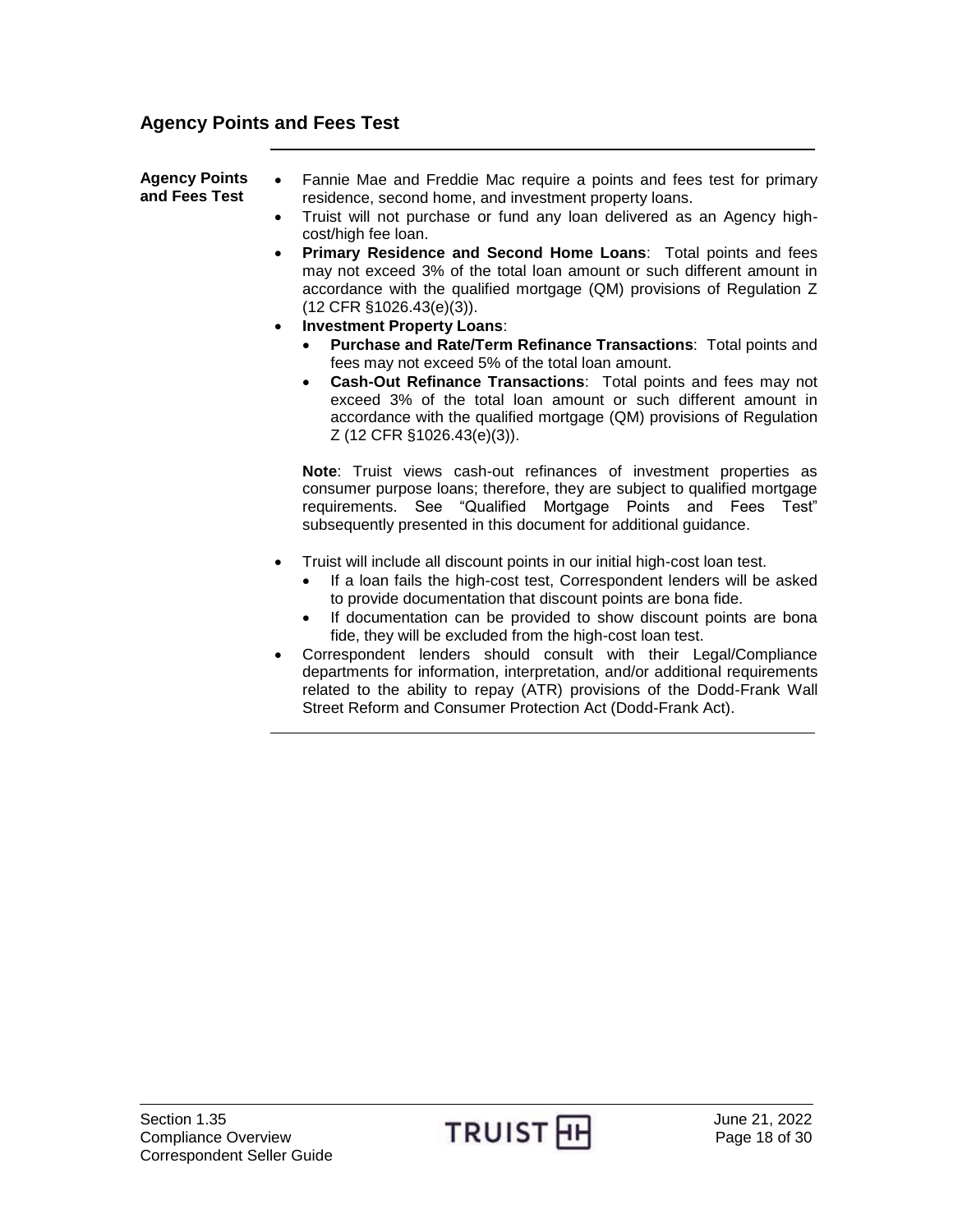# <span id="page-18-0"></span>**Agency APR Test**

| <b>Agency APR</b><br><b>Test</b> | Exempt mortgages are not subject to Qualified Mortgage (QM) APR Test<br>$\bullet$<br>requirements; however, Fannie Mae and Freddie Mac have specific APR-<br>APOR threshold requirements for these mortgages.<br>There are two classifications of Exempt Mortgages, as follows:<br>$\bullet$<br>TILA Exempt Mortgage: A TILA Exempt Mortgage is a mortgage<br>exempt from TILA and, as such, is exempt from the ATR requirements<br>in Regulation Z. TILA Exempt Mortgages include business purpose<br>loans as defined in 12 C.F.R. § 1026.3.<br>• ATR Exempt Mortgage: An ATR Exempt Mortgage is a mortgage that<br>is exempted, within the ATR rule in 12 C.F.R. $\S$ 1026.43(a)(3), from<br>the ATR requirements in Regulation Z<br>Truist views purchase and rate/term refinances of investment properties as<br>$\bullet$<br>business purpose loans; therefore, they are subject to the following Fannie<br>Mae and Freddie Mac APR/APOR threshold requirements for Exempt |
|----------------------------------|----------------------------------------------------------------------------------------------------------------------------------------------------------------------------------------------------------------------------------------------------------------------------------------------------------------------------------------------------------------------------------------------------------------------------------------------------------------------------------------------------------------------------------------------------------------------------------------------------------------------------------------------------------------------------------------------------------------------------------------------------------------------------------------------------------------------------------------------------------------------------------------------------------------------------------------------------------------------------------|
|                                  | mortgages:<br>Investment Property Purchase and<br>Rate/Term<br>Refinance<br>$\bullet$                                                                                                                                                                                                                                                                                                                                                                                                                                                                                                                                                                                                                                                                                                                                                                                                                                                                                            |
|                                  | Transactions:<br>The loan's APR cannot exceed the average prime offer rate<br>(APOR) by 6.5% or more calculated in accordance with the<br>regulatory provisions of Homeownership and Equity Protection Act<br>(HOEPA) in TILA.                                                                                                                                                                                                                                                                                                                                                                                                                                                                                                                                                                                                                                                                                                                                                   |
|                                  | <b>Note:</b> For ARMs, with an initial fixed period of five (5) years or less,<br>lenders must calculate the APR using the maximum interest rate that<br>could apply during the first five years after the first payment is due.                                                                                                                                                                                                                                                                                                                                                                                                                                                                                                                                                                                                                                                                                                                                                 |
|                                  | Truist will not knowingly purchase or fund any investment property<br>purchase or rate/term refinance loan delivered that does not meet the<br>Agency APR test outlined in this section.                                                                                                                                                                                                                                                                                                                                                                                                                                                                                                                                                                                                                                                                                                                                                                                         |
|                                  | Note: Truist views cash-out refinances of investment properties as consumer<br>purpose loans; therefore, they are subject to qualified mortgage requirements.                                                                                                                                                                                                                                                                                                                                                                                                                                                                                                                                                                                                                                                                                                                                                                                                                    |

See "Qualified Mortgage APR Test" subsequently presented in this document for APR Test requirements for investment property cash-out refinance transactions.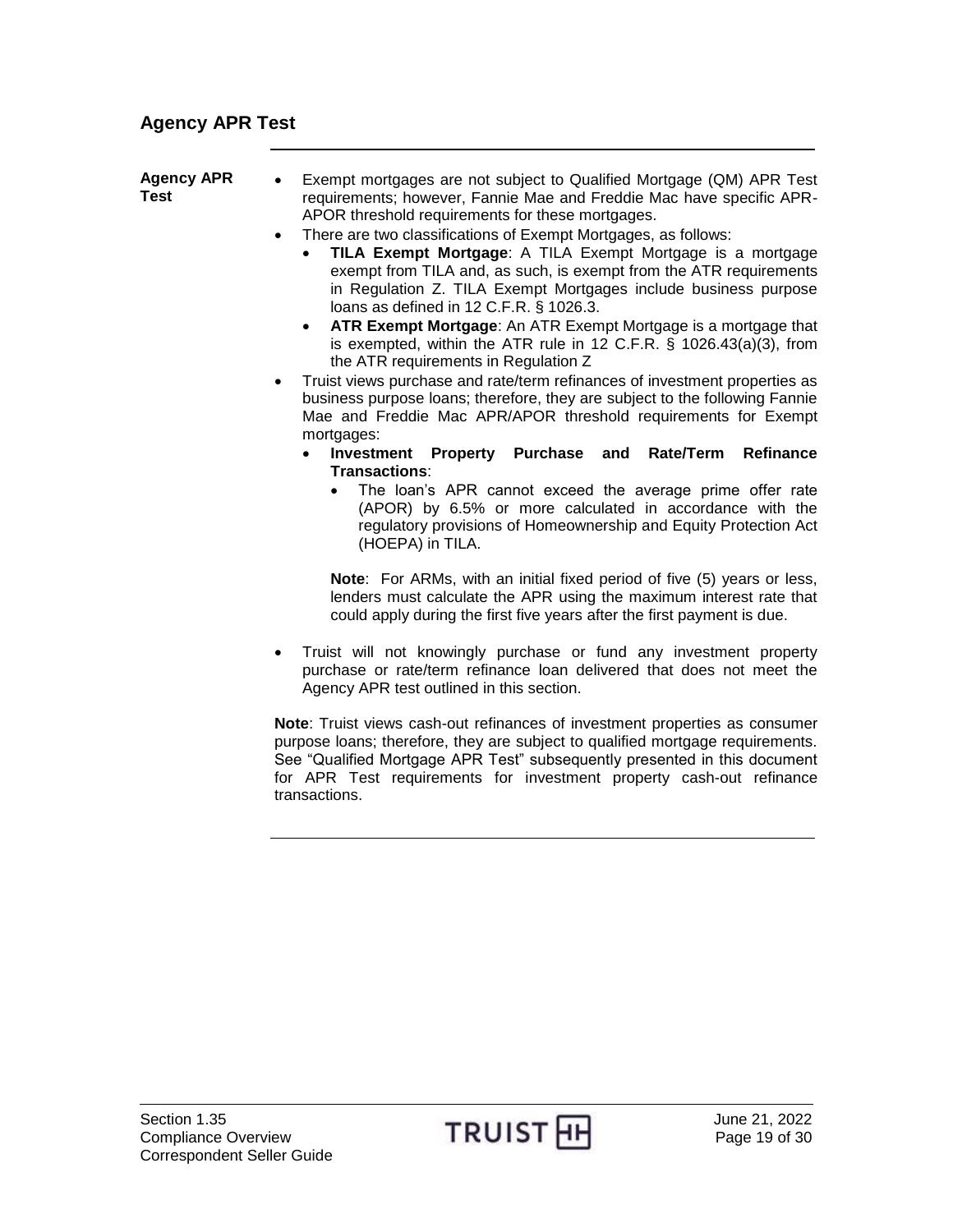#### <span id="page-19-0"></span>**Qualified Mortgages**

<span id="page-19-1"></span>General • On December 10, 2020, the Consumer Financial Protection Bureau (CFPB) issued final rules amending the General Qualified Mortgage (QM) loan definition and creating a new type of QM loan, referred to as the "Seasoned QM" loan.

**Note**: "Seasoned QM" loans are not eligible for purchase by Truist.

- The QM amendments became effective on March 1, 2021 (CFPB's optional compliance date) and have a mandatory CFPB compliance date of October 1, 2022. However, due to recent changes to the Preferred Stock Purchase Agreement with the U.S. Department of Treasury, Fannie Mae and Freddie Mac (the GSEs) are subject to a mandatory compliance date of July 1, 2021 with the Revised General QM Rule requirements, for Agency loans they purchase.
	- **Agency Loans**: Truist aligns with the GSE's mandatory July 1, 2021 compliance date for the revised QM requirements. To be eligible for purchase by Truist:
		- Agency loans with application dates on or after July 1, 2021 must meet the "General QM" definition under the **Revised** General QM Rule
		- Agency loans with application dates prior to July 1, 2021 that do not meet the "General QM" definition under the **Revised** General QM Rule must be purchased by Truist on or before August 6, 2021
			- *Exception*: Agency non-AUS and DU single-closing construction-permanent (CP) loans with application dates prior to July 1, 2021, that do not meet the "General QM" definition under the Revised General QM Rule must be purchased by Truist on or before February 4, 2022.

**Note**: The Revised General QM Rule refers to the CFPB's QM rule in Regulation Z, C.F.R. § 1026.43(e)(2), that became effective on March 1, 2021. In addition to a points and fees test, the Revised General QM rule requires a new APR-APOR spread threshold test referred to as "Qualified Mortgage APR Test."

- **Non-Agency Loans**: Truist is not adopting the revised QM requirements for non-Agency loans at this time. To be eligible for purchase by Truist, Non-Agency loans must continue to meet the "General QM" definition under the QM Rule issued January 10, 2013 (that existed *prior to* the issuance of the Revised General QM Final Rule on December 10, 2020).
- Truist will not knowingly purchase or fund any loan delivered that does not meet the "General QM" definition.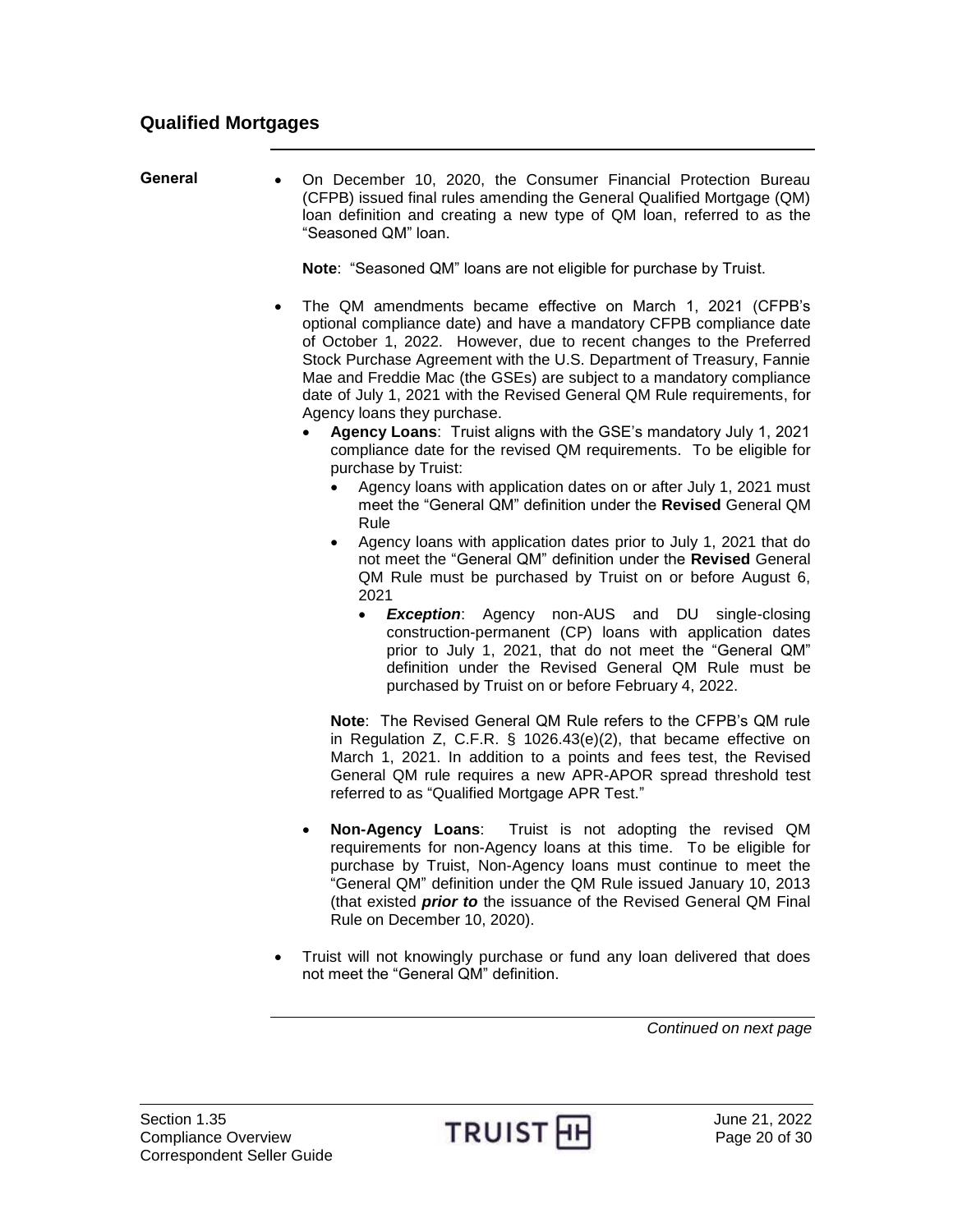## **Qualified Mortgages,** Continued

<span id="page-20-1"></span><span id="page-20-0"></span>

| General,<br>continued                                                 | Correspondent lenders are urged to consult with their Compliance Officer<br>or Legal Counsel for information, interpretation, and/or additional<br>requirements related to Qualified Mortgages of Regulation Z.                                                                                                                                                                                                                                                                                                                                                                                                                                                                                     |
|-----------------------------------------------------------------------|-----------------------------------------------------------------------------------------------------------------------------------------------------------------------------------------------------------------------------------------------------------------------------------------------------------------------------------------------------------------------------------------------------------------------------------------------------------------------------------------------------------------------------------------------------------------------------------------------------------------------------------------------------------------------------------------------------|
|                                                                       | Reference: See "Ability-to-Repay and Qualified Mortgage" in Section 1.05:<br>Underwriting for additional guidance.                                                                                                                                                                                                                                                                                                                                                                                                                                                                                                                                                                                  |
| Qualified<br><b>Mortgage</b><br><b>Points and</b><br><b>Fees Test</b> | Truist will not knowingly purchase or fund any loan delivered that fails the<br>$\bullet$<br>Qualified Mortgage Points and Fees Test.<br>Coverage applies to:<br>$\bullet$<br>purchase money, refinance, and equity loans secured by the owner's<br>$\bullet$<br>primary residence or second home, and<br>investment property cash-out refinance loans.<br>$\bullet$                                                                                                                                                                                                                                                                                                                                |
|                                                                       | Note: Truist views cash-out refinances of investment properties as<br>consumer purpose loans; therefore, they are subject to qualified<br>mortgage requirements.                                                                                                                                                                                                                                                                                                                                                                                                                                                                                                                                    |
|                                                                       | For a loan to be classified as a Qualified Mortgage, certain points and<br>$\bullet$<br>fees caps are imposed, which are based on loan amount and are either a<br>percentage or fixed dollar amount.<br>The dollar amount caps will be adjusted annually for inflation by the<br>$\bullet$<br>CFPB.<br>Correspondent lenders are urged to consult with their Compliance Officer<br>$\bullet$<br>or Legal Counsel for information, interpretation, and/or additional<br>requirements related to the Qualified Mortgage Points and Fees Test.                                                                                                                                                         |
| Qualified<br><b>Mortgage APR</b><br><b>Test</b>                       | The Qualified Mortgage APR test is required for Agency loans only. At<br>$\bullet$<br>this time, the Qualified Mortgage APR test is not required for non-Agency<br>loans.<br>Truist will not knowingly purchase or fund any Agency loan delivered that<br>$\bullet$<br>fails the Qualified Mortgage APR Test.<br>Coverage applies to:<br>$\bullet$<br>purchase money, refinance, and equity loans secured by the owner's<br>$\bullet$<br>primary residence or second home, and<br>investment property cash-out refinance loans.<br>Note: Truist views cash-out refinances of investment properties as<br>consumer purpose loans; therefore, they are subject to qualified<br>mortgage requirements. |
|                                                                       | Continued on next page                                                                                                                                                                                                                                                                                                                                                                                                                                                                                                                                                                                                                                                                              |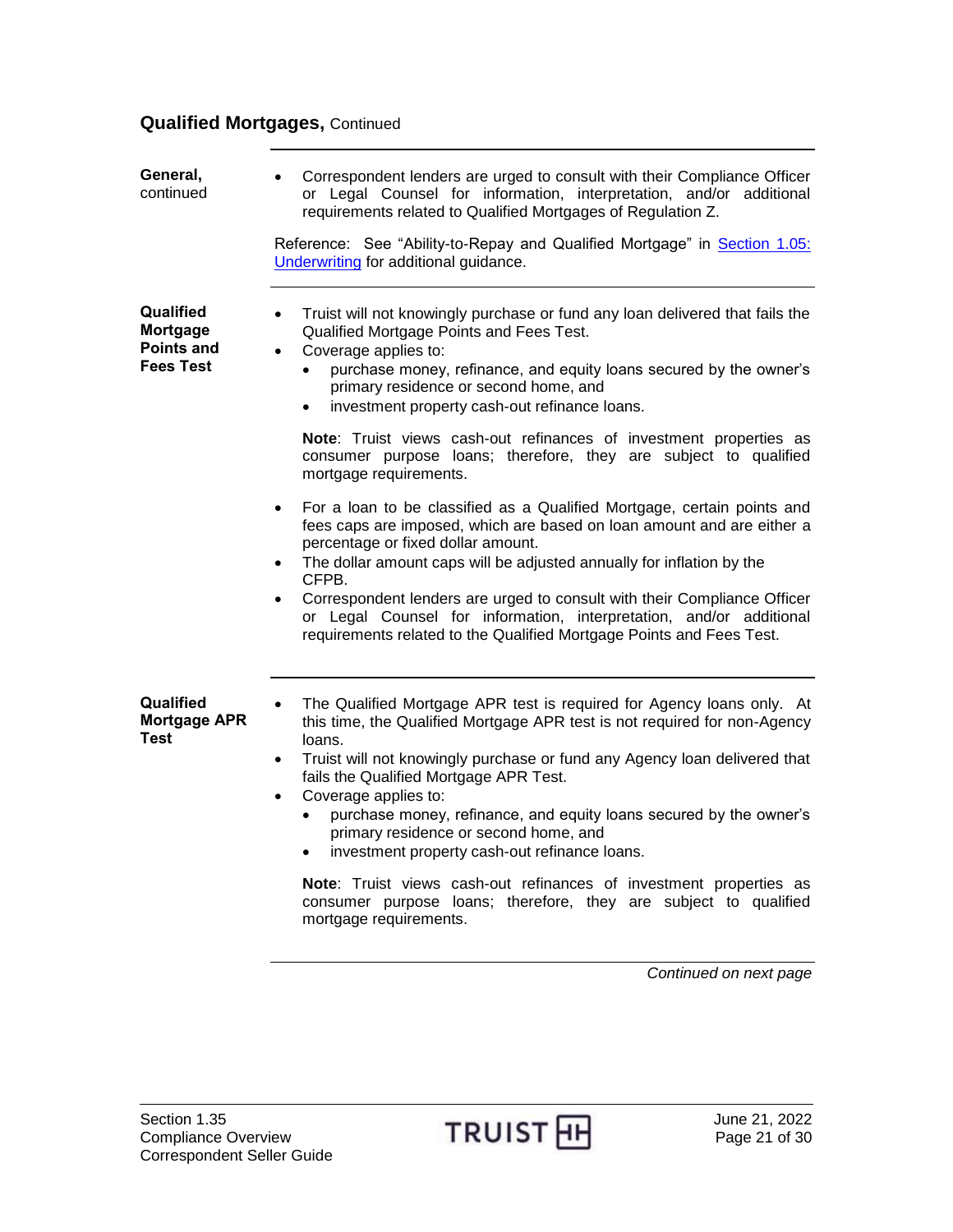#### **Qualified Mortgages,** Continued

**Qualified Mortgage APR Test,** continued **APR Test**: A loan is classified as a Qualified Mortgage if the APR for the loan exceeds the average prime offer rate (APOR) for a comparable transaction by less than the applicable threshold as of the date the interest rate is set. The thresholds for General QM status are:

- for a first-lien loan with a loan amount greater than or equal to \$110,260, 2.25 percentage points
- for a first-lien loan with a loan amount greater than or equal to \$66,156 but less than \$110,260, 3.5 percentage points
- for a first-lien loan with a loan amount less than \$66,156, 6.5 percentage points
- for a first-lien loan secured by a manufactured home with a loan amount less than \$110,260, 6.5 percentage points
- for a first-lien loan secured by a manufactured home with a loan amount equal to or greater than \$110,260, 2.25 percentage points
- for a subordinate-lien loan with a loan amount greater than or equal to \$66,156, 3.5 percentage points
- for a subordinate-lien loan with a loan amount less than \$66,156, 6.5 percentage points

#### **Notes**:

- These thresholds will be adjusted annually for inflation.
- Truist does not purchase manufactured home loans.
- For ARMs, with an initial fixed period of five (5) years or less, lenders must calculate the APR using the maximum interest rate that could apply during the first five years after the first payment is due.
- Loans that exceed the stated thresholds will be considered non-QM mortgages and not eligible for purchase by Truist.
- Correspondent lenders are urged to consult with their Compliance Officer or Legal Counsel for information, interpretation, and/or additional requirements related to the Qualified Mortgage APR Test.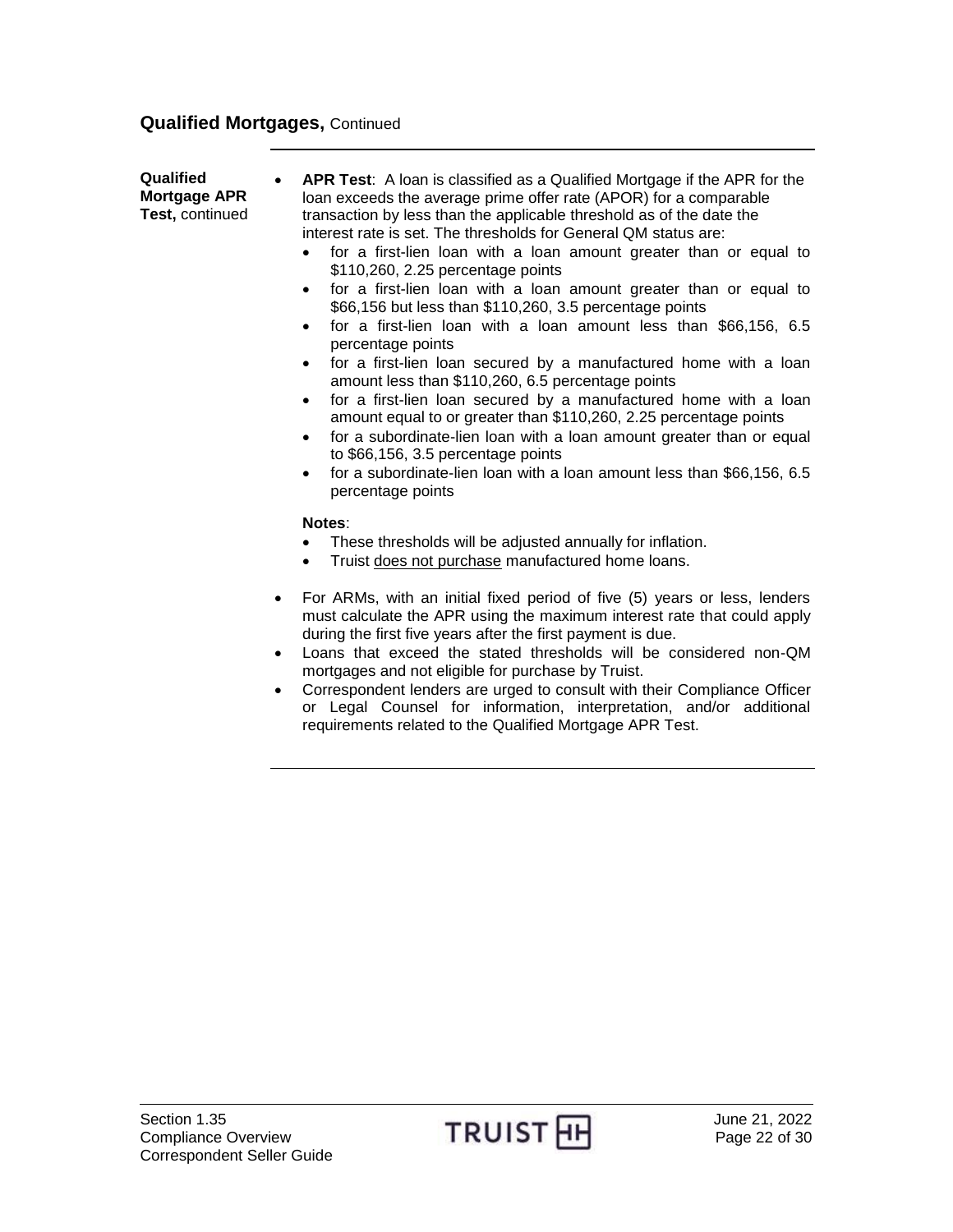### <span id="page-22-0"></span>**Loan Originator (LO) Compensation**

<span id="page-22-1"></span>

| Overview | • Revisions to Regulation Z imposes new requirements governing loan      |
|----------|--------------------------------------------------------------------------|
|          | originator compensation and steering that became effective with all loan |
|          | applications received on or after April 1, 2011. The purpose of these    |
|          | revisions are to protect consumers in the mortgage market from unfair or |
|          | abusive lending practices that can arise from certain loan originator    |
|          | compensations practices, while preserving responsible lending and        |
|          | sustainable homeownership.                                               |
|          |                                                                          |

- These requirements prohibit:
	- a loan originator from receiving compensation from both the consumer and any other person (including the lender) on a given transaction.
	- a loan originator from steering a consumer to a transaction based on the fact the originator will receive greater compensation from the creditor in that transaction than in other transactions the originator offered or could have offered to the consumer, unless the transaction is in the consumers interest.
	- payments to the loan originator that are based on the loan's interest rate or other terms. Compensation that is based on a fixed percentage of the loan amount is permitted.
- Penalties for non-compliance with these new regulations are severe. In addition to the penalty risk for the originating lender, in certain cases, the cost of penalties for violations will act as a reduction to a secondary market investor's recovery in foreclosure, so we must work together to mitigate risk associated with non-compliance.
- The definition of loan originator compensation is very broad under the regulation, so it is prudent to review them carefully to understand how they apply to your business.
- The final rules, which apply to closed-end loans secured by a consumer's dwelling, will:
	- Prohibit payments to the loan originator that are based on the loan's interest rate or other terms. Compensation that is based on a fixed percentage of the loan amount is permitted.
	- Prohibit a mortgage broker or loan officer from receiving payments directly from a consumer while also receiving compensation from the creditor or another person.
	- Prohibit a mortgage broker or loan officer from "steering" a consumer to a lender offering less favorable terms in order to increase the broker's or loan officer's compensation.
	- Provide a safe harbor to facilitate compliance with the anti-steering rule.

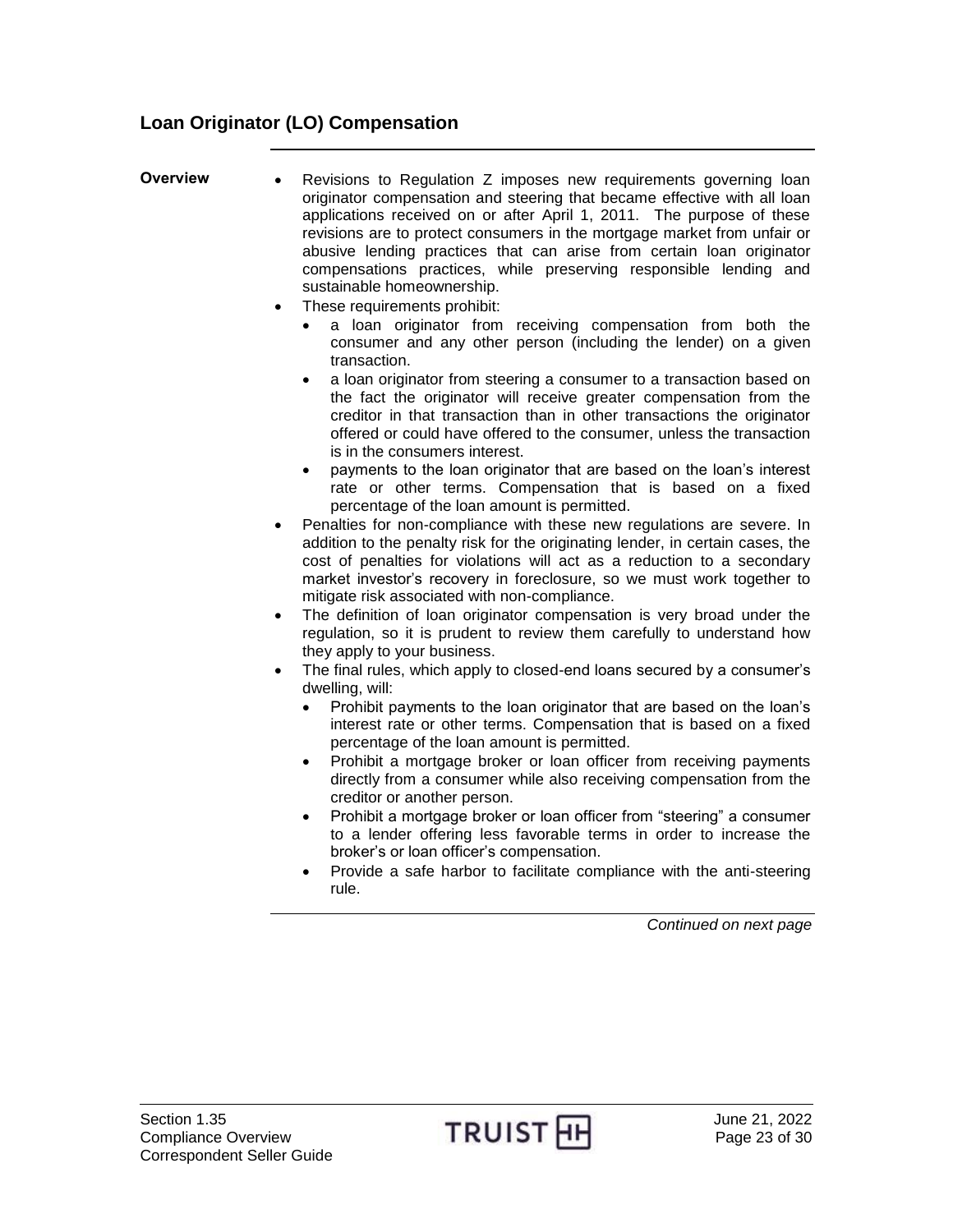### **Loan Originator (LO) Compensation,** Continued

**Overview,**  (continued) The safe harbor is met if: The consumer is presented with loan options for each type of transaction in which the consumer expresses an interest (that is, a fixed rate loan, adjustable rate loan, or a reverse mortgage); and the loan options presented to the consumer include the following: • The lowest interest rate for which the consumer qualifies;

- The lowest points and origination fees, and
- The lowest rate for which the consumer qualifies for a loan with no risky features, such as a prepayment penalty, negative amortization, or a balloon payment in the first seven years.

A few highlights outlining the similarities and differences between "Borrower Paid Compensation" and "Lender Paid Compensation" are as follows:

| <b>Borrower-Paid Broker Compensation</b>                                                                                                      | <b>Lender-Paid Broker Compensation</b>                                                                                                     |
|-----------------------------------------------------------------------------------------------------------------------------------------------|--------------------------------------------------------------------------------------------------------------------------------------------|
| amount of compensation<br>is<br>The<br>negotiated between the broker and the<br>borrower(s) and can vary from one<br>transaction to the next. | The amount of compensation will be<br>based on a set percentage of the loan<br>amount and cannot vary from one<br>transaction to the next. |
| The borrower may use credits from the<br>interest rate chosen to pay for third<br>party fees, but may not be used to cover<br>compensation.   | The borrower may use credits from the<br>interest rate chosen to pay for third<br>party fees.                                              |
| The borrower may pay discount points<br>to reduce the note rate.                                                                              | The borrower may pay discount points<br>to reduce the note rate.                                                                           |
| The borrower must pay the broker<br>compensation from their own funds or<br>from proceeds of the new loan.                                    | The compensation cannot come from<br>the borrower.                                                                                         |
| The Broker may offer concessions,<br>reduce fees, or pay for tolerance<br>violations.                                                         | Broker may not reduce compensation<br>by offering concessions or paying for<br>tolerance violations.                                       |

- Lenders are responsible for compliance with all applicable laws, regulations and Truist policy.
- Loans that fail to comply with these rules will not be eligible for purchase by Truist.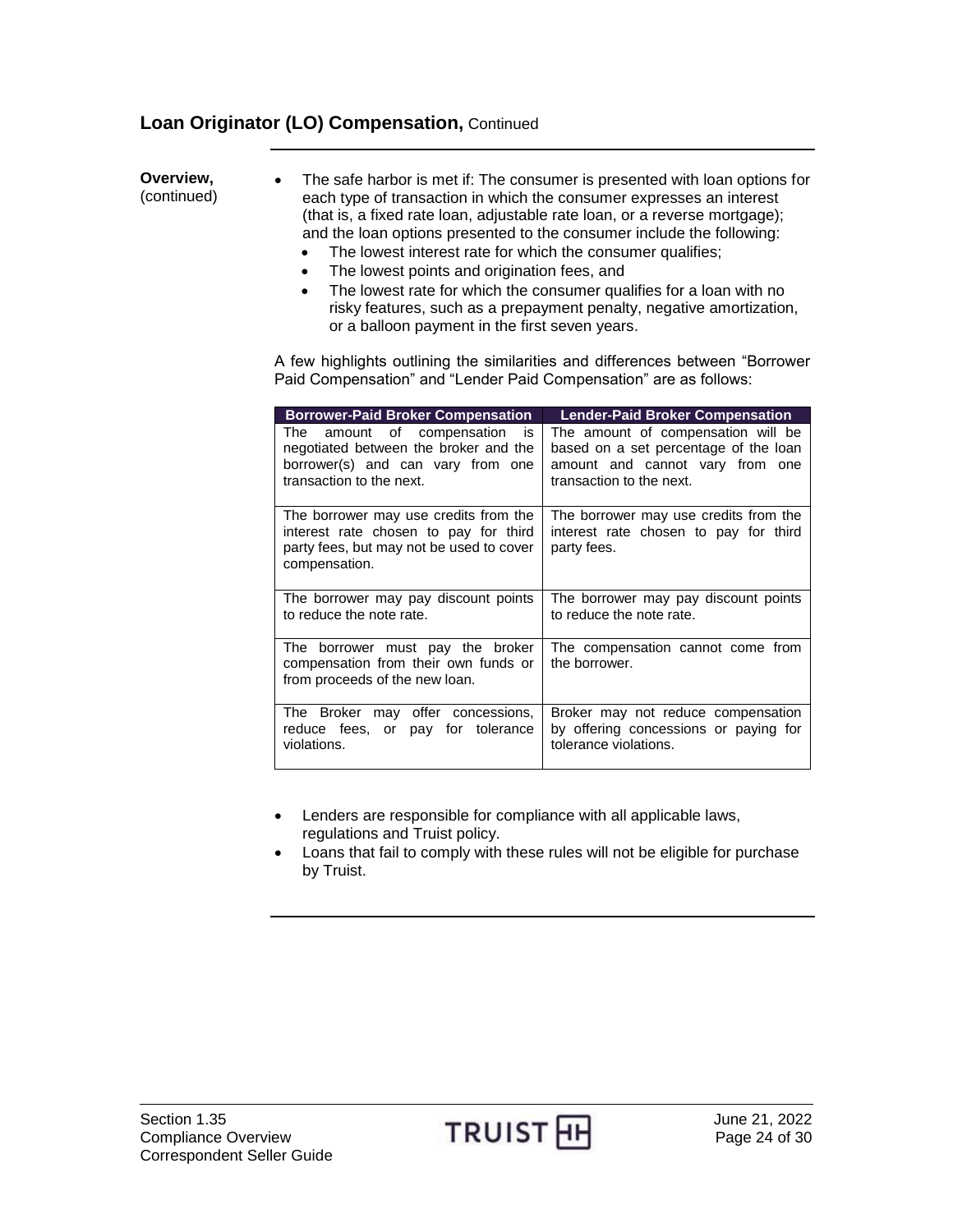### <span id="page-24-0"></span>**Kansas Uniform Consumer Credit Code**

| <b>Kansas Uniform</b><br><b>Consumer</b><br><b>Credit Code</b> | For all lenders that are not "supervised financial organizations," Kansas<br>requires the delivery of a disclosure to the borrower on any high loan-to-<br>value mortgage loan secured by property in Kansas.<br>The Kansas Uniform Consumer Credit Code defines a "high loan-to-value"<br>$\bullet$<br>mortgage" as any LTV/TLTV ratio that exceeds 100% based upon the<br>appraisal of the property. This provision applies to any consumer loans<br>secured by a first and second lien mortgages on the borrower's principal<br>residence.                                       |
|----------------------------------------------------------------|-------------------------------------------------------------------------------------------------------------------------------------------------------------------------------------------------------------------------------------------------------------------------------------------------------------------------------------------------------------------------------------------------------------------------------------------------------------------------------------------------------------------------------------------------------------------------------------|
|                                                                | If, based upon the appraisal, the LTV/TLTV ratio of the loan exceeds<br>$\bullet$<br>100% then you <b>must</b> deliver to the borrower:<br>a free copy of the appraisal; and<br>a Kansas High Loan-To-Value Notice. A copy of the notice must be<br>given to the borrower not less than three days before the loan closes<br>and a copy placed in the file.                                                                                                                                                                                                                         |
|                                                                | If, within three days after receiving the notice, the borrower elects not to<br>enter into the loan transaction, then any application fees or other amounts<br>paid by the borrower to the lender must be promptly refunded. However,<br>the lender is NOT required to refund any bona fide out-of-pocket costs<br>paid or payable to a third party and incurred before the borrower elected<br>not to enter into the loan transaction.<br>Correspondent lenders should consult their Legal Counsel regarding<br>٠<br>questions concerning the Kansas Uniform Consumer Credit Code. |

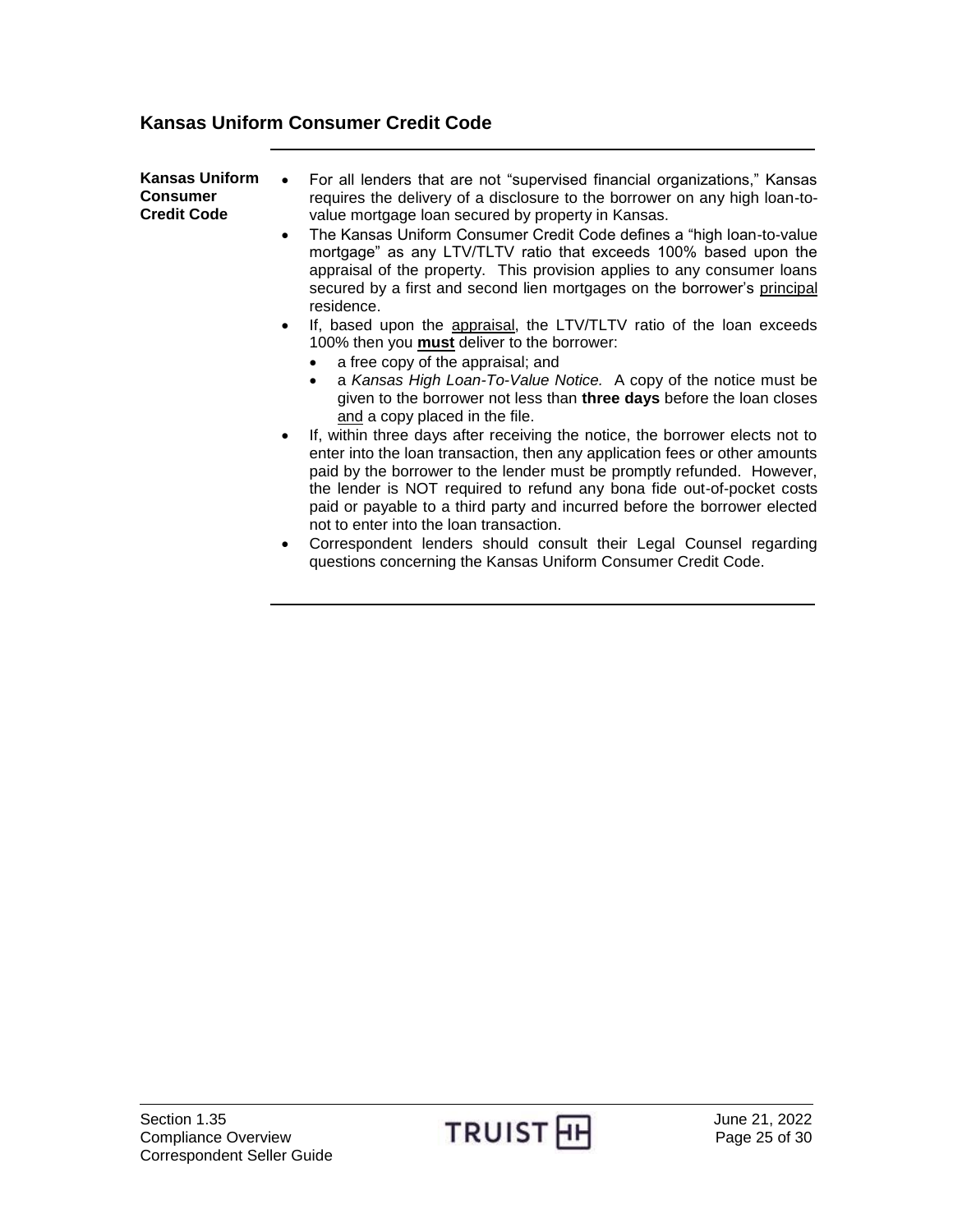# <span id="page-25-0"></span>**Right of Rescission**

<span id="page-25-2"></span><span id="page-25-1"></span>

| <b>Right to</b><br><b>Rescind</b>     | Each person who has an ownership interest in the security property and<br>uses the property as principal dwelling has a right to rescind.<br>Truist does not require rescission on Investment properties, Purchases, or<br>$\bullet$<br>Second Homes.<br>Rescission errors that would prevent Truist from purchasing the loan:<br>$\bullet$<br>failure to offer rescission,<br>failure to provide material disclosures,<br>$\bullet$<br>failure to provide at least three (3) business days for the rescission<br>$\bullet$<br>period.<br>disbursement of funds prior to the rescission period ending,<br>$\bullet$<br>rescission form or TIL not signed by all parties with the right to rescind,<br>$\bullet$<br>wrong format used, and/or<br>$\bullet$<br>incomplete or incorrect information on the rescission form.<br>$\bullet$<br>The right to rescind applies to the refinance loan of an owner-occupied<br>$\bullet$<br>property holding title in a living trust. |
|---------------------------------------|----------------------------------------------------------------------------------------------------------------------------------------------------------------------------------------------------------------------------------------------------------------------------------------------------------------------------------------------------------------------------------------------------------------------------------------------------------------------------------------------------------------------------------------------------------------------------------------------------------------------------------------------------------------------------------------------------------------------------------------------------------------------------------------------------------------------------------------------------------------------------------------------------------------------------------------------------------------------------|
| <b>Waiver of</b><br><b>Rescission</b> | Truist does not accept waivers of rescission.                                                                                                                                                                                                                                                                                                                                                                                                                                                                                                                                                                                                                                                                                                                                                                                                                                                                                                                              |

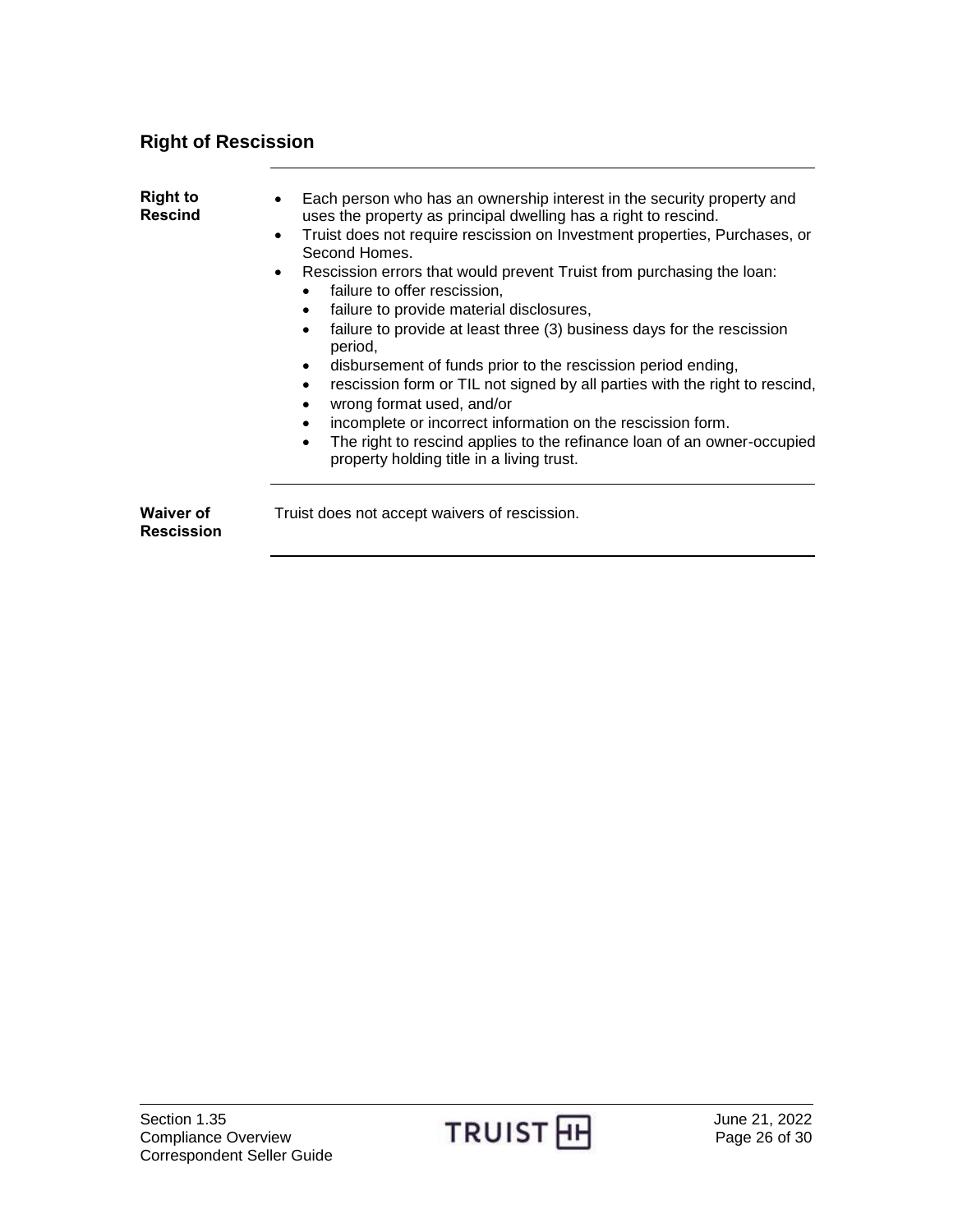### <span id="page-26-0"></span>**Tangible Net Benefit**

<span id="page-26-1"></span>

| <b>Tangible Net</b>    | • It is Truist's policy that written documentation signed by the borrower,   |
|------------------------|------------------------------------------------------------------------------|
| <b>Benefit Form or</b> | stating the reasonable tangible net benefit resulting from the refinance, be |
| Appropriate            | prepared for all applicable home loan refinances and be placed in the file.  |
| <b>Documentation</b>   | • Truist requires lenders to comply with any applicable state laws that may  |
| Required               | require a Tangible Net Benefit form.                                         |
|                        | A sample Borrower(s) Certificate of Reasonable Tangible Net Benefit for      |

*Refinance Loans* [\(COR 0028\)](http://www.truistsellerguide.com/manual/cor/forms/cor0028.pdf) is available for lender use.

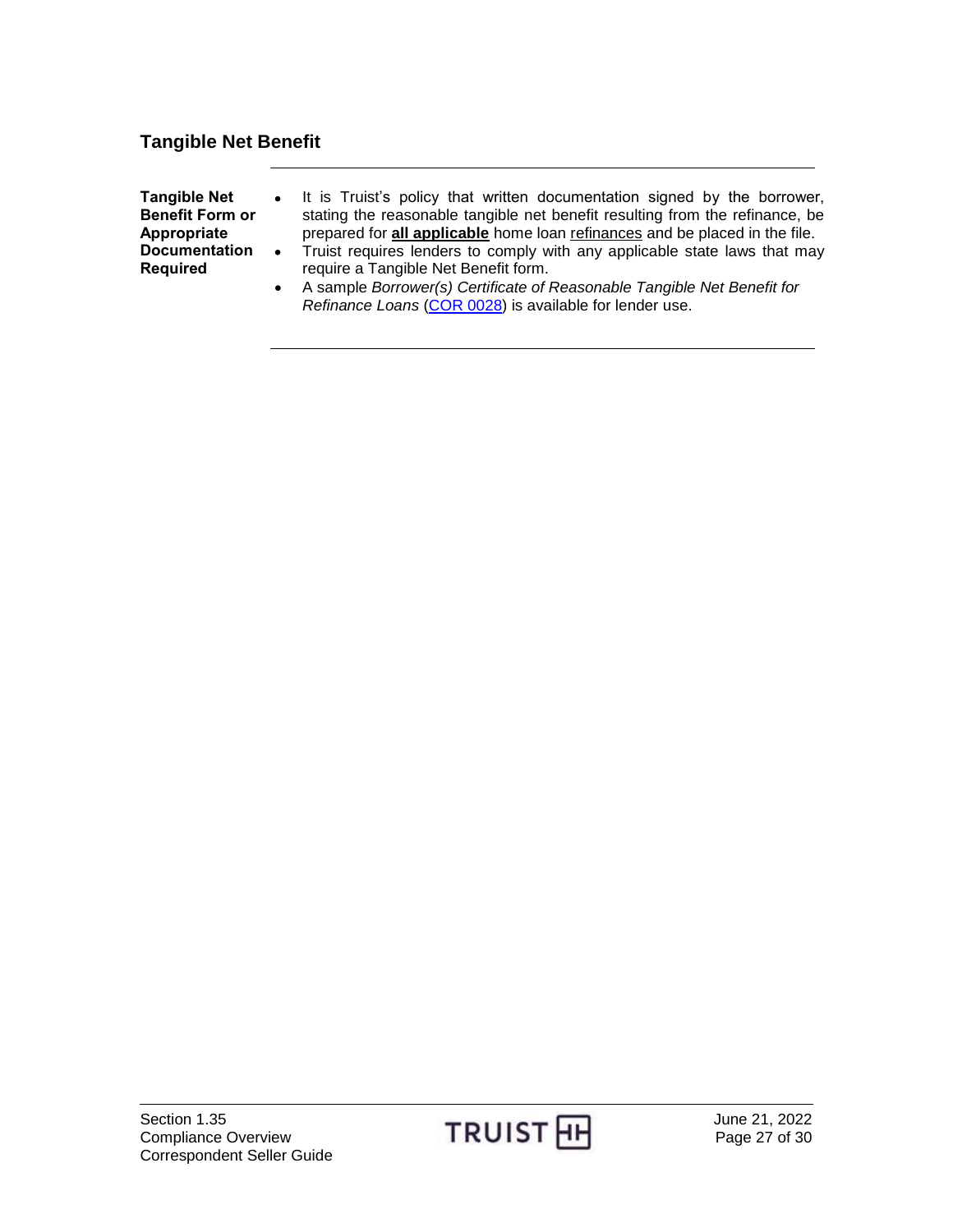<span id="page-27-1"></span>

| Lock<br><b>Agreements</b> | Truist requires documentation of the date of rate lock or rate set between<br>٠<br>the lender and the borrower. This lock agreement should contain the<br>following:<br><b>Lock Date</b><br><b>Lock Expiration</b><br>$\bullet$<br>Loan Amount<br>Borrower Name, Address and Loan Number<br>On some form of company letterhead.<br>If a Correspondent lender does not use lock agreements, alternative<br>$\bullet$<br>documentation confirming the date the rate was set must be included in<br>the purchase package submitted to Truist.<br>Truist requires lenders comply with any applicable state laws that may<br>٠<br>require a state specific rate lock agreement. |
|---------------------------|----------------------------------------------------------------------------------------------------------------------------------------------------------------------------------------------------------------------------------------------------------------------------------------------------------------------------------------------------------------------------------------------------------------------------------------------------------------------------------------------------------------------------------------------------------------------------------------------------------------------------------------------------------------------------|
| <b>ARM Loans</b>          | For all Adjustable Rate Mortgage (ARM) transactions, Truist will require<br>$\bullet$<br>either the fully indexed rate or the index value used to generate the<br>Loan Estimate and Closing Disclosures to be noted on the<br>Correspondent lender's closing instructions. The source and date for<br>the index used for the disclosures must also be provided in the<br>purchase package.<br>the contract of the contract of the contract of the contract of the contract of the contract of the contract of                                                                                                                                                              |

<span id="page-27-2"></span> Lenders may wish to check with their document preparation company to see if this is an option available on the closing instructions.

<span id="page-27-0"></span>**Miscellaneous**

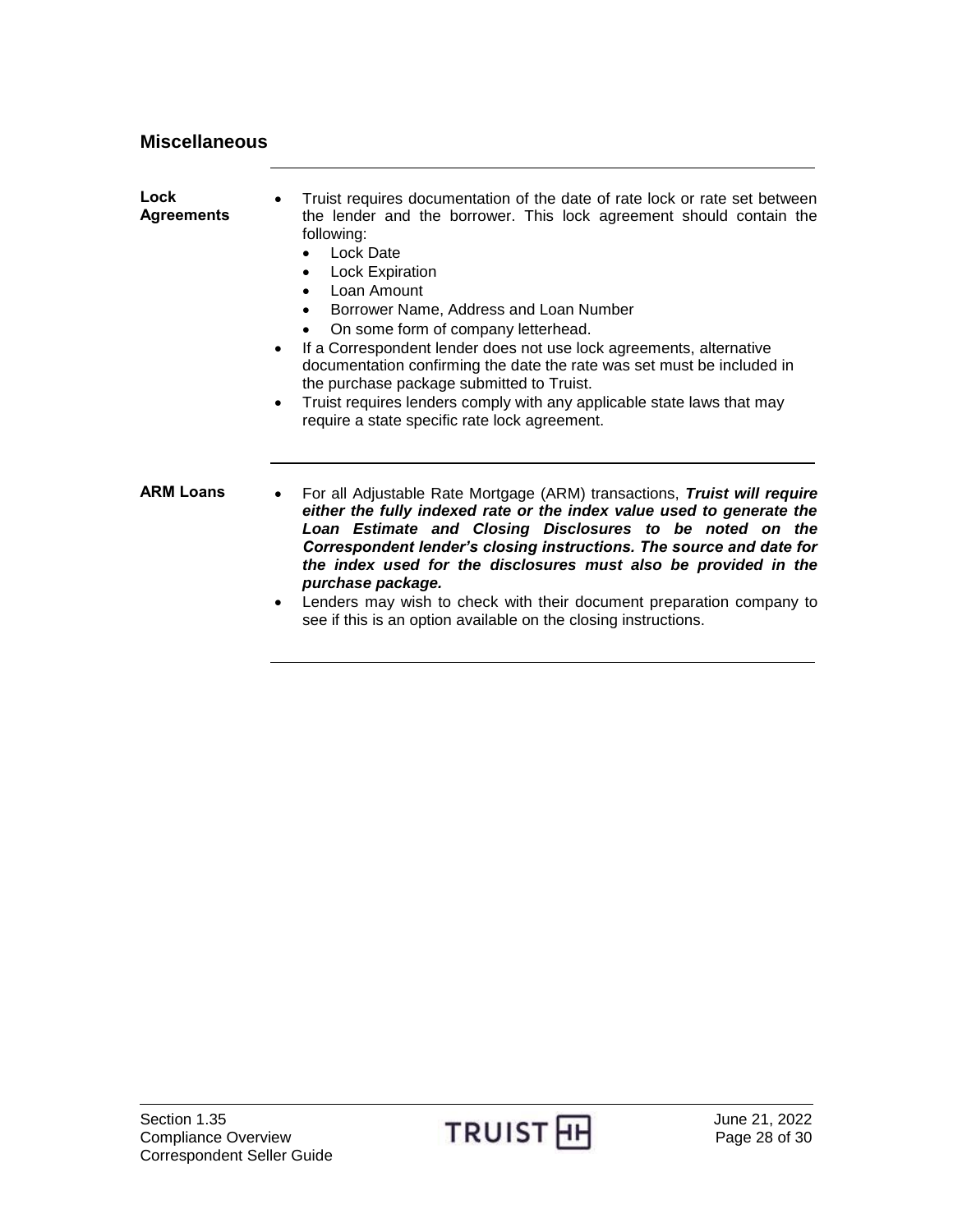#### <span id="page-28-0"></span>**HMDA Information**

<span id="page-28-1"></span>

| General | The Home Mortgage Disclosure Act (HMDA) requires the compilation and<br>reporting of data about applications received and about applicant(s)<br>characteristics.                                                                                                                            |
|---------|---------------------------------------------------------------------------------------------------------------------------------------------------------------------------------------------------------------------------------------------------------------------------------------------|
|         | HMDA makes available to the public information that shows whether<br>$\bullet$<br>financial institutions are serving the housing credit needs of their<br>neighborhoods and communities.                                                                                                    |
|         | The data can also help identify possible discriminatory lending patterns.<br>$\bullet$                                                                                                                                                                                                      |
|         | In order to be in compliance with HMDA, Truist requires the completion of<br>Section X of the Uniform Residential Loan Application (1003) and the                                                                                                                                           |
|         | Demographic Information addendum to be completed as of January 1,<br>2018.                                                                                                                                                                                                                  |
|         | Race, ethnicity and gender information must be provided for all borrowers<br>$\bullet$<br>if the application was taken "face-to-face."                                                                                                                                                      |
|         | Additionally, any discrepancies between the initial and final typed<br>$\bullet$<br>application (1003) must be explained by the Correspondent lender.                                                                                                                                       |
|         | If the required demographic information has not been supplied by the<br>Correspondent or does not match on the initial and final typed 1003's, the<br>underwriter or purchase reviewer will require the information as a "prior to<br>closing" (PTC) or "prior to funding" (PTF) condition. |
|         | Truist will not purchase a loan without accurate demographic information.<br>$\bullet$                                                                                                                                                                                                      |
|         | The date of an applicant's birth is required on the 1003 loan application.                                                                                                                                                                                                                  |
|         | This information permits the Lender to confirm the applicant is able to<br>enter into a legally binding contract and may assist in resolving                                                                                                                                                |
|         | discrepancies that may appear on a credit report.<br>In addition, the USA Patriot Act requires the Lender to obtain and<br>$\bullet$<br>verify each applicant's date of birth.                                                                                                              |
|         | Delegated Correspondent lenders are required to provide the ULI<br>(Universal Loan Identifier). If a delegated Correspondent lender has                                                                                                                                                     |

determined it is not subject to HMDA Reg C, the lender is required to notify Truist upon file submission, so that a Truist ULI can be generated.